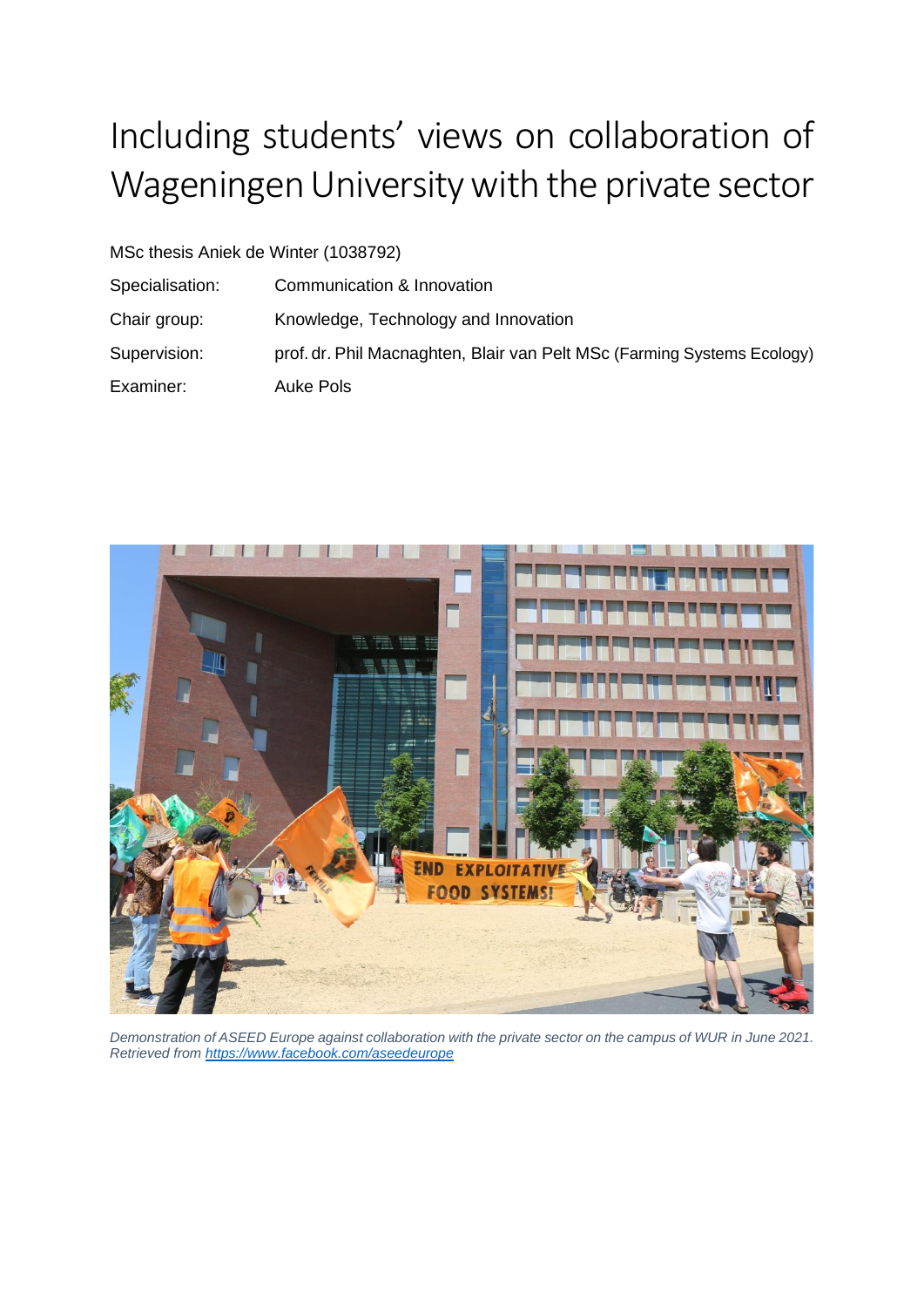#### <span id="page-1-0"></span>Acknowledgements

First of all, I would like to thank Phil, Blair and Auke, for supervising me during this project and for helping me whenever I got stuck or felt unsure about my work. Also, I would like to thank Simone for her helpful tips during the early stages during this project and for sharing her background knowledge on the topic. I am also very grateful to Jorg and Sybren, who each cofacilitated two sessions of the Citizens' Jury. It was very nice to be able to do this with my friends and you were an amazing help during the sessions. Then of course, I would like to thank the participants of the Citizens' Jury for your presence and enthusiasm during the sessions. It was very nice to facilitate and listen to your discussions and I really enjoyed working on this project together with you. Lastly, I would like to thank my fellow thesis ring members, who always gave me very helpful feedback and could help me with zooming out to read my thesis with an outsider perspective when necessary.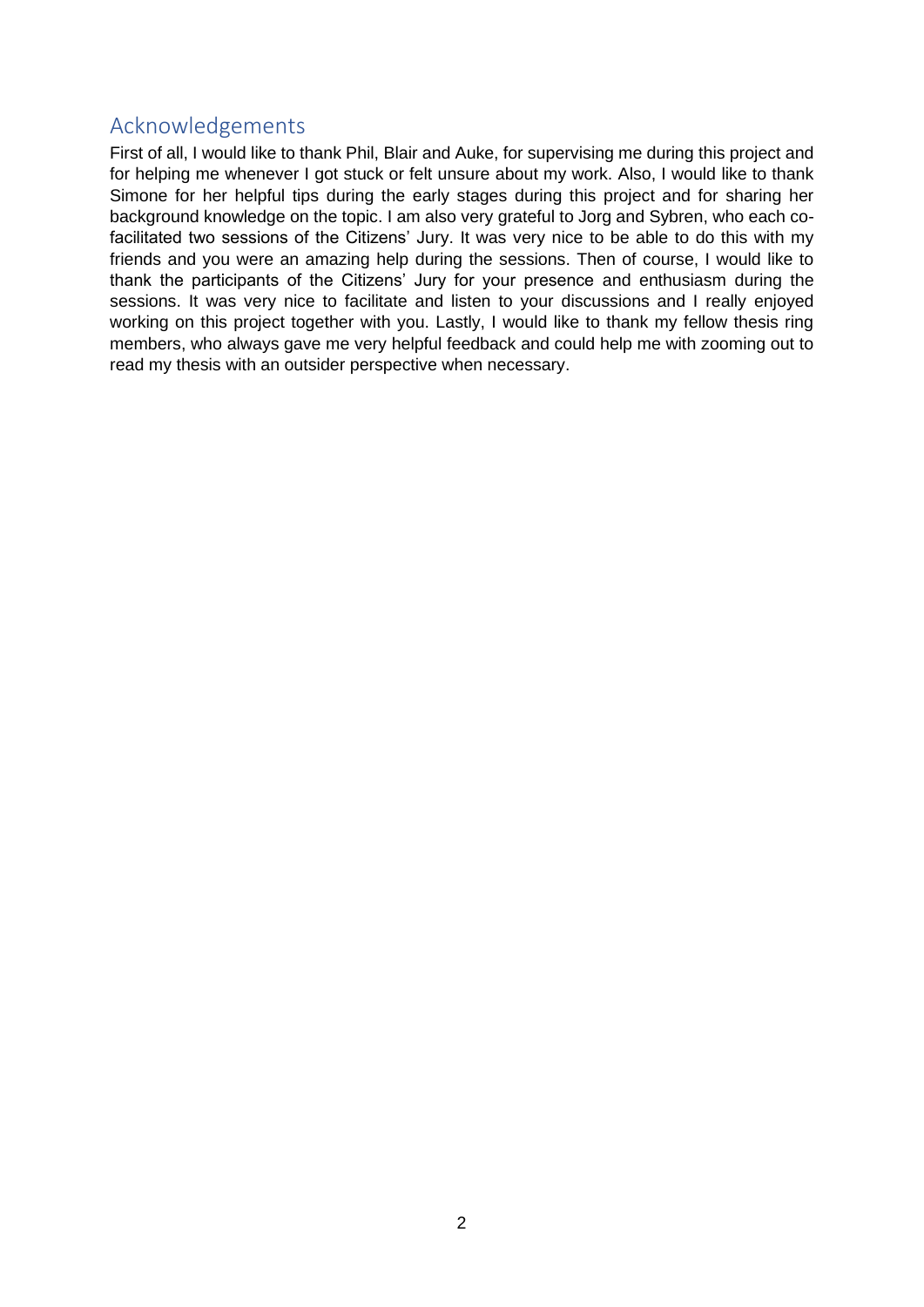#### <span id="page-2-0"></span>Abstract

At Wageningen University & Research (WUR), there has been increasing criticism from students on their collaborations with the private sector over the past few years. However, the perspectives of students at WUR on these collaborations have never been studied.

In this study, a Citizens' Jury was used to investigate the perspectives of WUR students, and to create a policy on this topic. The Citizens' Jury consisted of ten WUR students, who were an accurate representation of the student body. During five sessions, these students learnt about WUR's collaborations with the private sector from expert witnesses, articles, and discussions with each other. The Responsible Research and Innovation framework was used to assess WUR's behaviour with regard to collaborations with the private sector, and to help point out how WUR's behaviour can be improved.

The Citizens' Jury created an advice report in which they give advice on four topics: transparency on collaborations, reflexivity of WUR, scientific integrity and societal responsibility. On these topics, six recommendations were formulated. The main points in this advice were that WUR should be more transparent on their collaborations and should listen more actively to critical voices.

Under these conditions, the student body believes that collaborations between WUR and the private sector can be valuable and can help WUR towards achieving its goals.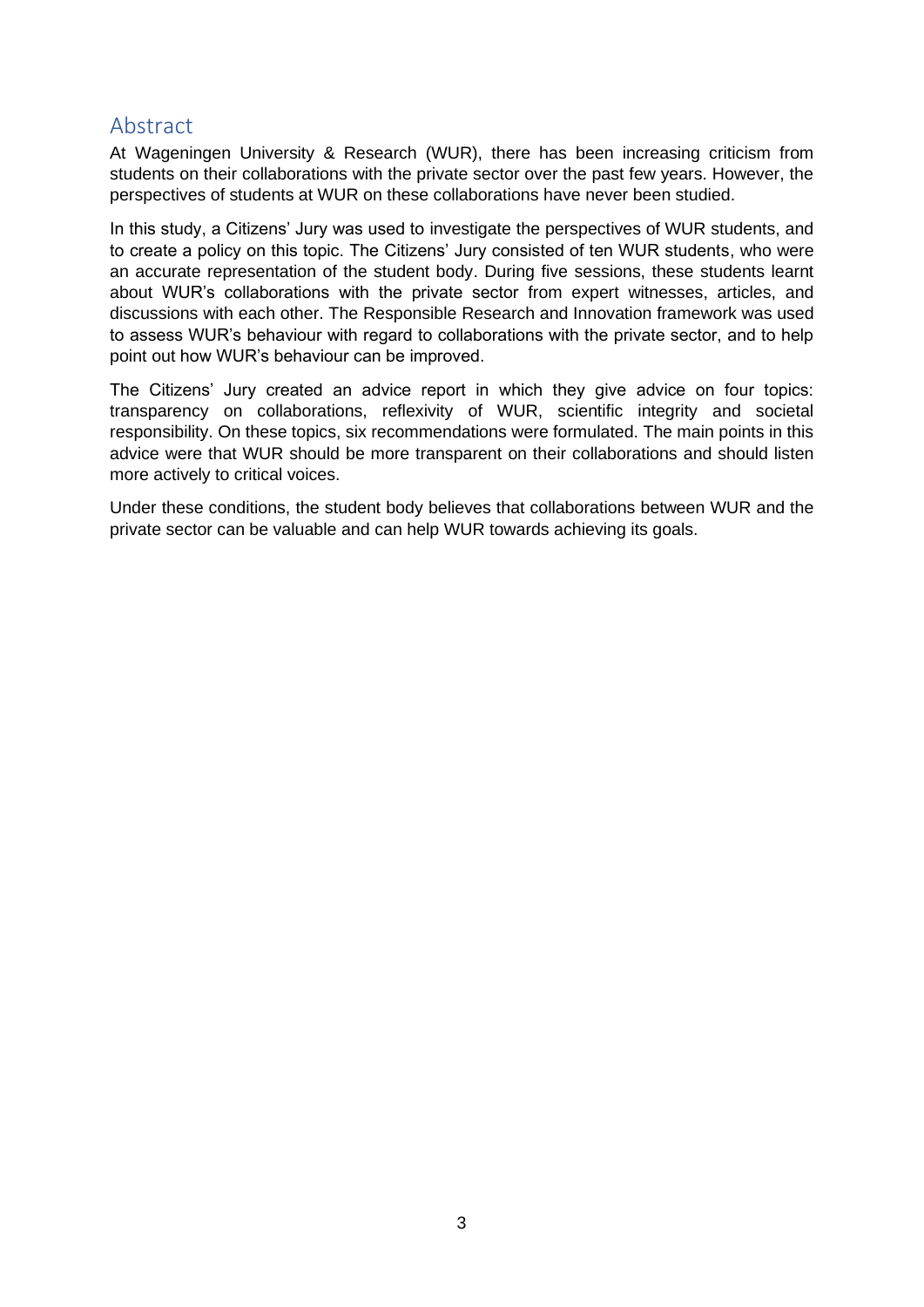## Table of contents

| $1_{-}$ |                                                                        |  |  |
|---------|------------------------------------------------------------------------|--|--|
| 1.1     |                                                                        |  |  |
| 1.1.1   |                                                                        |  |  |
| 1.2     |                                                                        |  |  |
| 1.2.1   | Contrasting views on public-private partnerships at WUR  8             |  |  |
| 1.3     |                                                                        |  |  |
| 1.4     |                                                                        |  |  |
| 2.      |                                                                        |  |  |
| 2.1     |                                                                        |  |  |
| 2.2     |                                                                        |  |  |
| 2.3     |                                                                        |  |  |
| 2.4     |                                                                        |  |  |
| 2.5     |                                                                        |  |  |
| 2.6     |                                                                        |  |  |
|         |                                                                        |  |  |
| 3.1     |                                                                        |  |  |
| 3.2     |                                                                        |  |  |
| 3.3     |                                                                        |  |  |
|         |                                                                        |  |  |
| 4.1     |                                                                        |  |  |
| 4.1.1   |                                                                        |  |  |
| 4.1.2   |                                                                        |  |  |
| 4.1.3   |                                                                        |  |  |
| 4.1.4   |                                                                        |  |  |
| 4.2     |                                                                        |  |  |
| 4.2.1   |                                                                        |  |  |
| 4.2.2   |                                                                        |  |  |
| 4.2.3   |                                                                        |  |  |
| 4.2.4   |                                                                        |  |  |
| 4.3     | The views of the Citizens' Jury on WUR as a responsible institution 25 |  |  |
| 4.3.1   |                                                                        |  |  |
| 4.3.2   |                                                                        |  |  |
| 4.3.3   |                                                                        |  |  |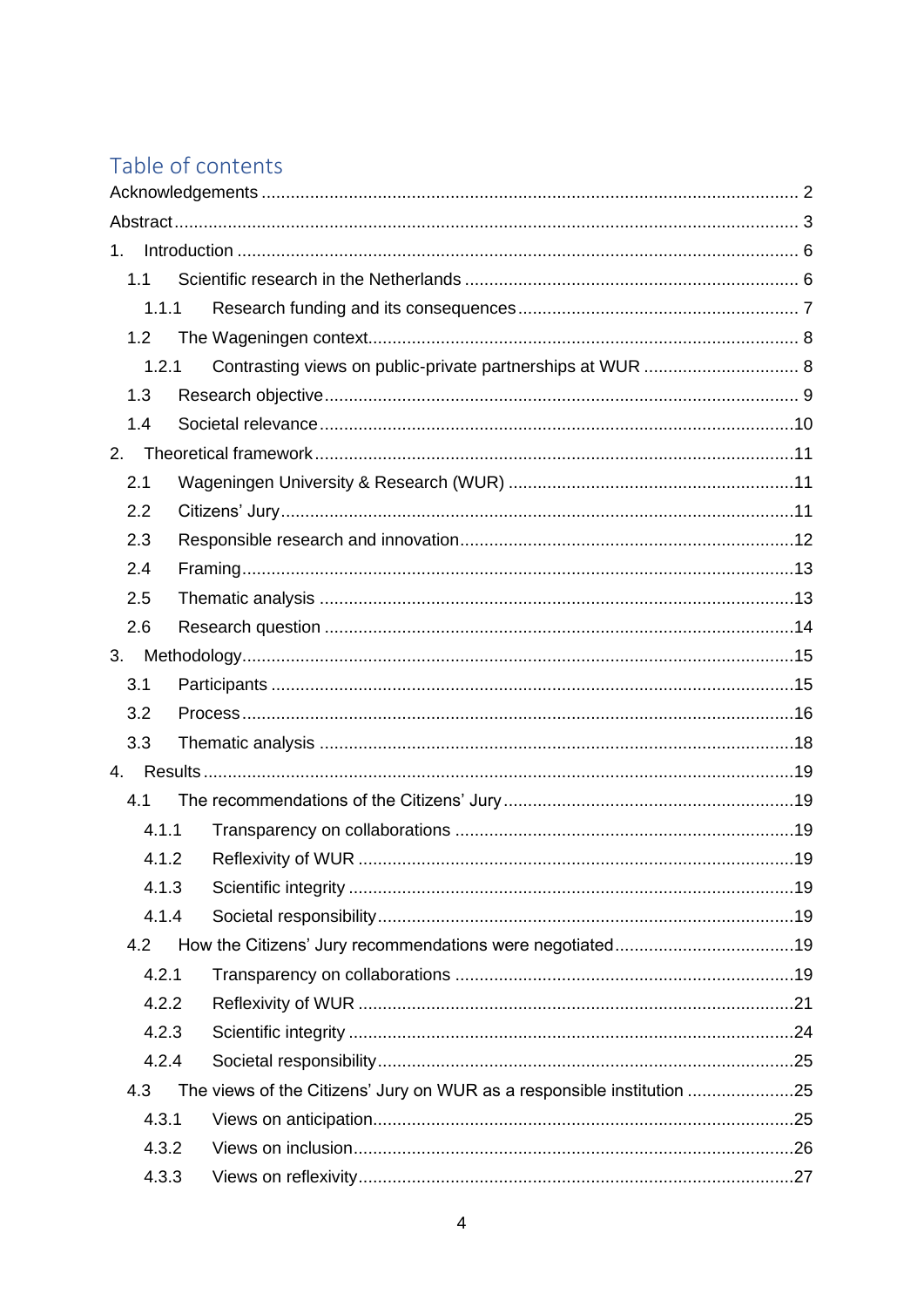Appendices can be requested by sending an email to aniekdewinter@gmail.com.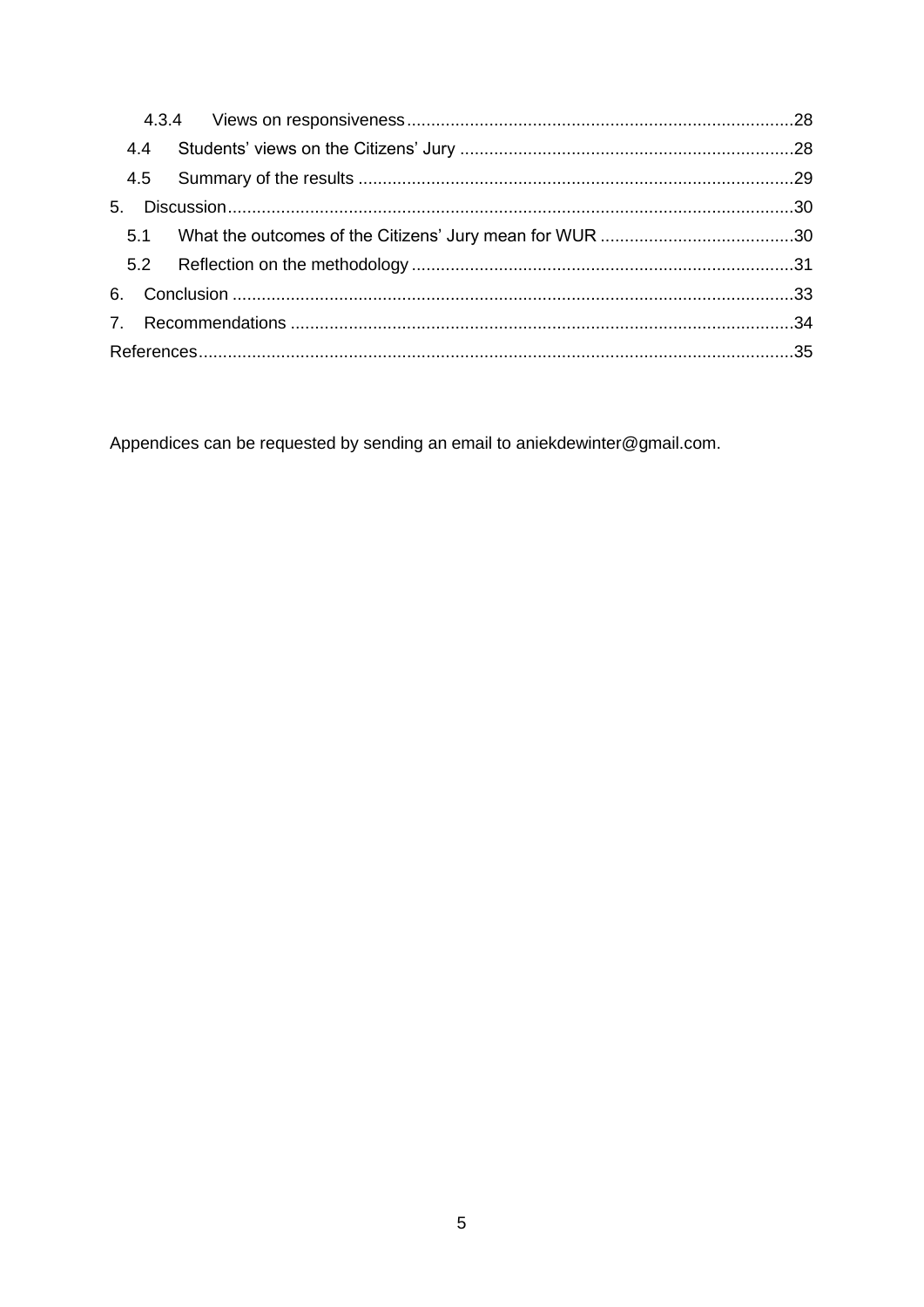#### <span id="page-5-0"></span>1. Introduction

According to the Cambridge Academic Content Dictionary (2017), science is defined as:

*"the systematic study of the structure and behaviour of the natural and physical world, or knowledge obtained about the world by watching it carefully and experimenting."*

New knowledge in science is advanced by research from scientists, who can be employed by universities, companies or (public) knowledge institutions.

The role of science is not fixed, and views on its role have changed considerably throughout history. Over the past few decades, 'science for society' has received increasing attention (UNESCO, no date; Owen, Macnaghten and Stilgoe, 2012). In their article, Owen, Macnaghten and Stilgoe (2012) describe how Responsible Research and Innovation (RRI) can contribute to scientific research that benefits society and can help deal with dilemmas that may arise alongside emerging technologies and innovations. The role of science can also differ per country, as national policies and funding regulations can play an important role in the shape of the knowledge infrastructure.

#### 1.1 Scientific research in the Netherlands

<span id="page-5-1"></span>In the Netherlands, scientific research takes place in companies (67% of total R&D expenses in the Netherlands), universities (28%) and public research institutions (5%) [\(Figure 1\)](#page-5-2) (Rathenau Institute, 2021). This is commonly regarded to be a good distribution for a successful knowledge infrastructure, as the Netherlands is viewed a major power in the world of science. There is a substantial output of scientific articles, a high scientific citation rate and relatively high quality education as can be seen in international rankings (Van Dijck and Saarloos, 2017). Despite it being a small country, such indicators convey the impression that it can compete very well with larger nations and translate basic and applied science into welfare. In 2019, the Netherlands was ranked fourth in the Global Competitiveness Index in 2019, which "assesses the ability of countries to provide high levels of prosperity to their citizens" (World Economic Forum, 2019).



<span id="page-5-2"></span>*Figure 1: R&D in the Netherlands, from financier to performing sector, 2019. The financing from private non-profit organisations (PNP) and higher education (HE) have been merged. Retrieved from Rathenau Institute (2021).*

According to the Dutch Higher education and Research Act (*Wet op het hoger onderwijs en wetenschappelijk onderzoek*, 2022) one of the main roles of Dutch universities is to transfer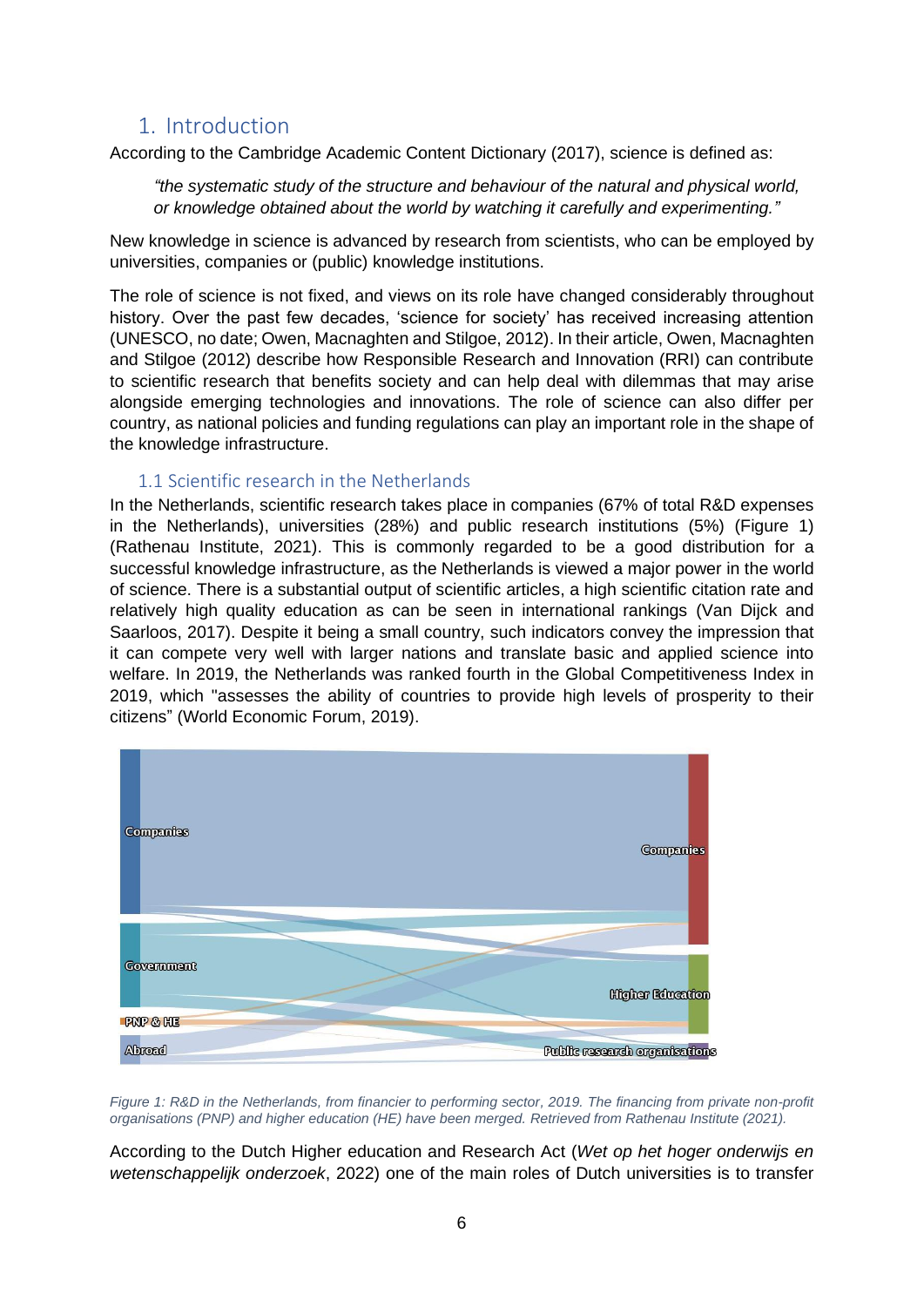knowledge for the benefit of society. In practice, we see that in the Netherlands this is, amongst others, achieved by collaboration with the private sector. When the Netherlands was ranked fourth in the Global Competitiveness Index of the World Economic Forum in 2017, the closeness of links between universities and the private sector was listed as one of the reasons for this high position (World Economic Forum, 2017).

The Dutch government stimulates the closeness between the so-called 'golden triangle' or 'triple helix': the universities, the industry, and the government [\(Figure 2\)](#page-6-1). An example of how this is done is the Top Sectors policy (Ministry of Economic Affairs, 2016).



<span id="page-6-1"></span>*Figure 2: The 'golden triangle' or 'triple helix'.*

#### 1.1.1 Research funding and its consequences

<span id="page-6-0"></span>The Top Sectors policy was created in 2011, shortly after the economic crisis, to stimulate the knowledge economy in the Netherlands. This policy was created to encourage closeness between actors in the golden triangle through collaboration on innovations to strengthen the Dutch economy and devise solutions for the challenges of the future (Ministry of Economic Affairs, 2016). This is done in nine sectors, the Top Sectors, in which the Netherlands is a global leader. When this policy was introduced, basic scientific research received proportionately less funding from the government (ScienceGuide, 2016). By contrast, publicprivate partnerships were prioritised in the Top Sectors policy, and the private sector was incentivised to invest more in scientific research (ScienceGuide, 2017).

In the Netherlands, a little over half of research and development (R&D) is financed by companies, which is significantly higher than the government investments which stands at approximately one third, as can be seen i[n Figure 1.](#page-5-2) The comparatively low level of government investments in R&D is a matter of concern to many stakeholders in the Dutch knowledge system (ScienceGuide, 2017; van der Molen *et al.*, 2018), leading a number of science policy organisations to recommend that government investments in R&D should be increased. This would not only increase the quality of the Dutch knowledge system, it is claimed, but also the Dutch economy, as indicated in research by RaboResearch, the knowledge centre of the Dutch bank Rabobank (Erken, van Es and van Harn, 2022).

The relatively large amount of private sector research funding can lead to shifts in what kinds of knowledge gets to be funded, with a priority towards knowledge that can generate shortterm economic benefit, and where scientific knowledge is converted into commodified market value, shifting the focus away from fundamental research (de Knegt, 2020). In response to this effect, many are stressing that scientific research should be prioritised for the common good, and on societal and global challenges, rather than for commercial purposes (Peters, 2019; de Knegt, 2020). Moreover, the norms on which the Netherlands Code of Conduct for Research Integrity are based can be conflicting with the privatisation of scientific knowledge (de Knegt, 2020). Further risks of prioritising market-oriented research are that students at universities are looked upon primarily as consumers of education and human capital for the labour market, rather than active participants in higher education institutions (European Students Union, 2005). The risks of commodification of science as a result of the close links between universities and the private sector are also receiving increasing attention at Wageningen University & Research.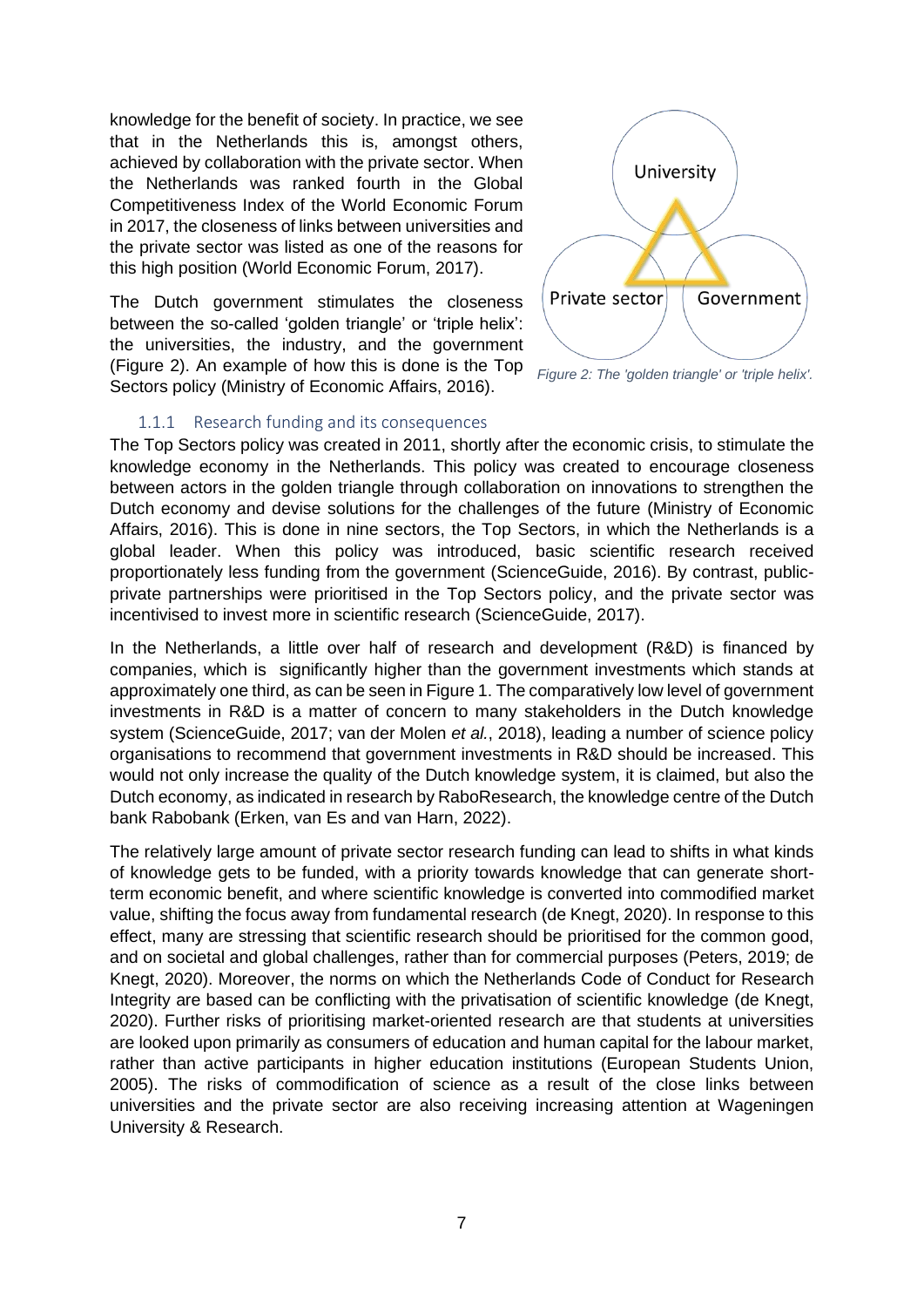#### 1.2 The Wageningen context

<span id="page-7-0"></span>Wageningen University & Research (WUR) is a Dutch university and research organisation whose mission is to *explore the potential of nature to improve the quality of life*. WUR's core goal is to help in solving global challenges like malnutrition, overpopulation and climate change (Wageningen University & Research, 2019). With a history that includes its role as an applied institute, WUR collaborates with companies, alongside other actors, to help achieve this goal.

These collaborations with the private sector have the potential to be beneficial for both the companies and WUR. In line with national policies, such partnerships are constructed broadly as a win-win situation, in which companies develop better access to the latest scientific insights and to talented WUR students, and in which WUR receives additional (corporate) funding for research, interesting topics for research and opportunities to see their research put into practice (Wageningen University & Research, 2021b).

In WUR's statement on partnerships the importance of scientific integrity, responsibility and transparency is stressed (Wageningen University & Research, no date c). Moreover, this statement also highlights WUR's role as honest brokers by claiming that WUR's research does not prescribe decision-making, but rather shows what the consequences of certain choices would be. WUR collaborates with partners, such as governments and businesses, so that these decision-making bodies can make well-informed decisions, but also emphasizes that these partners have no influence on the results and conclusions of the research (Wageningen University & Research, no date c).

#### 1.2.1 Contrasting views on public-private partnerships at WUR

<span id="page-7-1"></span>However, over the past few years WUR has received increasing criticism for the level and manner of its cooperation with the private sector. As WUR has historically always been a relatively applied research institution, collaboration with the private sector is by no means new; nevertheless, there has been a minor shift from public to private funding following the introduction of the Top Sectors policy. This resulted in some criticism of WUR employees. The student body, however, was not very involved in these discussions until only a few years ago (A. Sikkema, personal communications, 28 February 2022).

The appointment of Louise Fresco, chair of the Executive Board of WUR, into the supervisory board of plant breeding company Syngenta received a lot of criticism, including from WUR faculty, as many people claimed this could harm the integrity of the institution (Kleis, Louwerens and Sikkema, 2019). Another example are the buildings that the companies FrieslandCampina and Unilever have constructed on the WUR campus, with Upfield soon to follow (Winkel, 2020). As a response to this seemingly ever-closer interaction with the private sector over the past few years, activist groups like Extinction Rebellion Wageningen and ASEED have launched a number of protests and demonstrations, e.g. when Unilever opened a building on campus in 2019. The activist groups, that consist mainly of WUR students, claim that this collaboration has compromised WUR's claims of transparency, independency and even scientific integrity (ASEED, 2021). It must be noted that alongside the students directly involved in the activist groups, there may be large numbers of students who also sympathize broadly with their ideas.

A good example of such criticism of WUR's partnerships took place in October 2021, after Zembla, a Dutch TV show focusing on investigative journalism, broadcasted an episode about how the companies that had been involved in a research study back in the early 2000s had influenced the way the outcome had been framed (Zembla, 2020). In this study about the influence of organic food on health, in which WUR was also involved, a WUR professor was said to have manipulated how the outcome of the research was framed, as he did not want to be associated with anything 'organic' (de Winter, 2020). Obviously, such claims pose a serious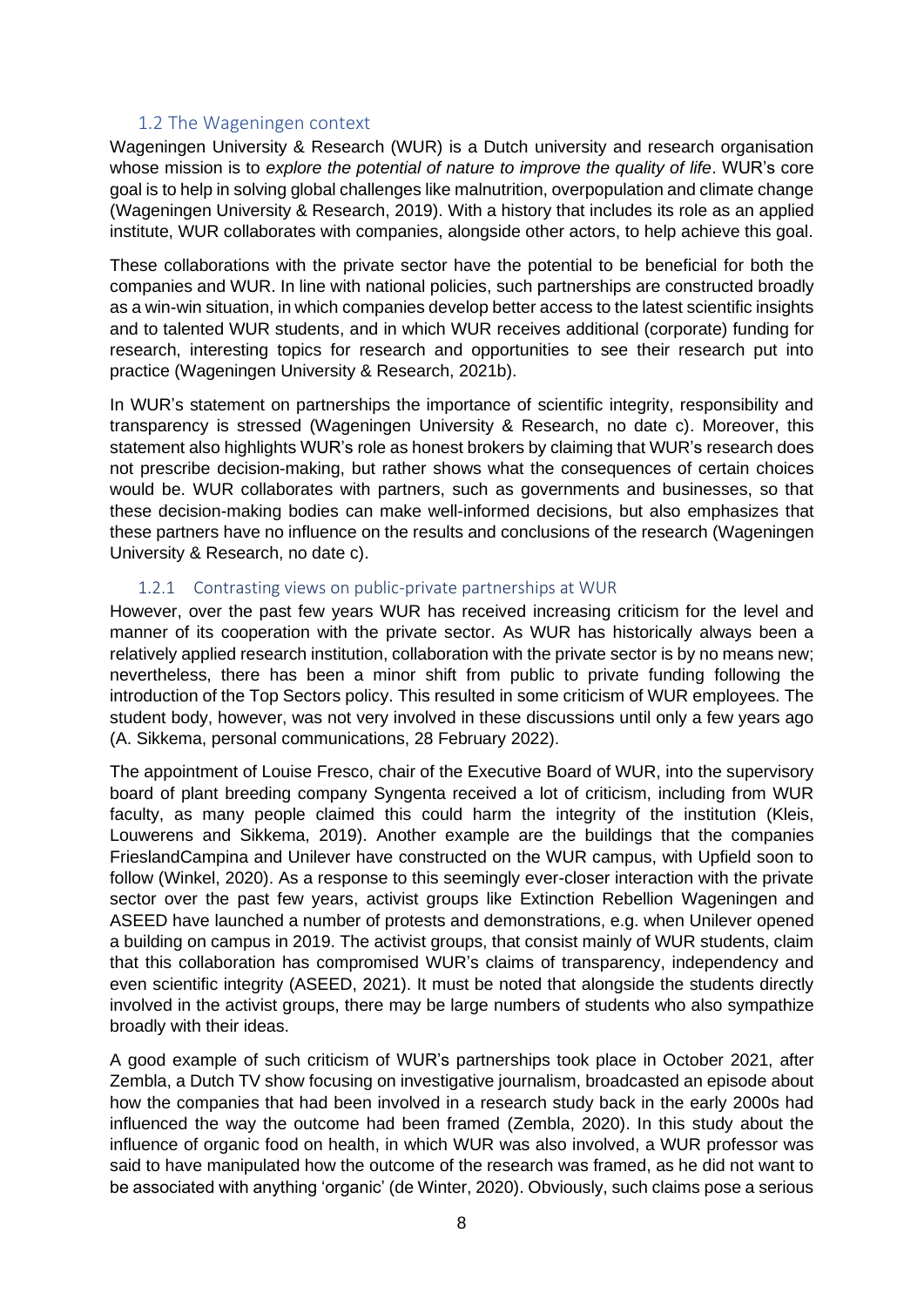threat to the scientific integrity of this research. The Zembla episode was followed by a demonstration of Extinction Rebellion the week after, in which they glued themselves to the door in Forum, one of the education buildings on Wageningen Campus (Zegers, 2020).

The increasing discontent of the student body can also be seen in the Jester, a magazine that was founded in 2019 to represent the critical voices at WUR [\(Figure 3\)](#page-8-1). The Jester was founded by students from RUW Foundation, a foundation that organises activities for students of a more critical nature. The students involved in RUW were of the opinion that there was not enough space for critical voices in Resource, WUR's official magazine, so they decided to create a space for this themselves. On their website, it is stated that one of their missions is "exploring Wageningen University & Research's ties to the private sector" (The Jester, no date). In a number of this magazine's articles, the collaboration with the private sector was also criticized (The Jester, 2020, 2021).



However, there are also many parties within WUR who are in favour of collaborations with the private sector. They argue that these collaborations are essential to be

<span id="page-8-1"></span>*Figure 3: Cover of the February 2020 issue of The Jester.*

socially relevant, and this line of thought is also implicit in national policies. The private partnerships not only help ensure that WUR receives sufficient funding to undertake their research and to help guarantee interesting topics for research, but also that the research WUR is doing has an impact in practice, i.e. by helping make powerful corporations more sustainable, according to the Corporate Value Creation department at WUR (Wageningen University & Research, 2021b). Moreover, this collaboration makes sure that more actors are involved in solving the global challenges that were previously mentioned, which can increase the impact of WUR on those challenges.

#### 1.3 Research objective

<span id="page-8-0"></span>Within WUR, research has already been done on what employees think about the collaboration with the private sector, but the voices of students have not been included to date in research (Ludwig, Macnaghten and Pols, 2019). Students, however, do have a stake in this matter. Therefore, it would be relevant to research student perspectives on what responsible collaboration with the private sector actually looks like in the present, and what it should look like according to them.

On the one hand, WUR's collaboration with the private sector can be valuable for students to do their thesis or internship at one of the companies that are located on campus. Besides, many students acknowledge that collaborating with companies is an effective way to make an impact in practice. On the other hand, although only few students are active members of the activist groups that frequently express their criticism on these partnerships and, more broadly, on the commodification of the university, their message resonates with a larger group of students. This can be seen, amongst others, from the fact that the Facebook page of Extinction Rebellion Wageningen has over a thousand likes. For this reason, it was deemed to be very interesting to include students as the focus of this research.

Many students admit that the collaboration of WUR with the private sector is a subject that they do not know all details about, which makes it more difficult for them to form an opinion on the subject. Hence, it would be helpful to study students' views on this using a methodology that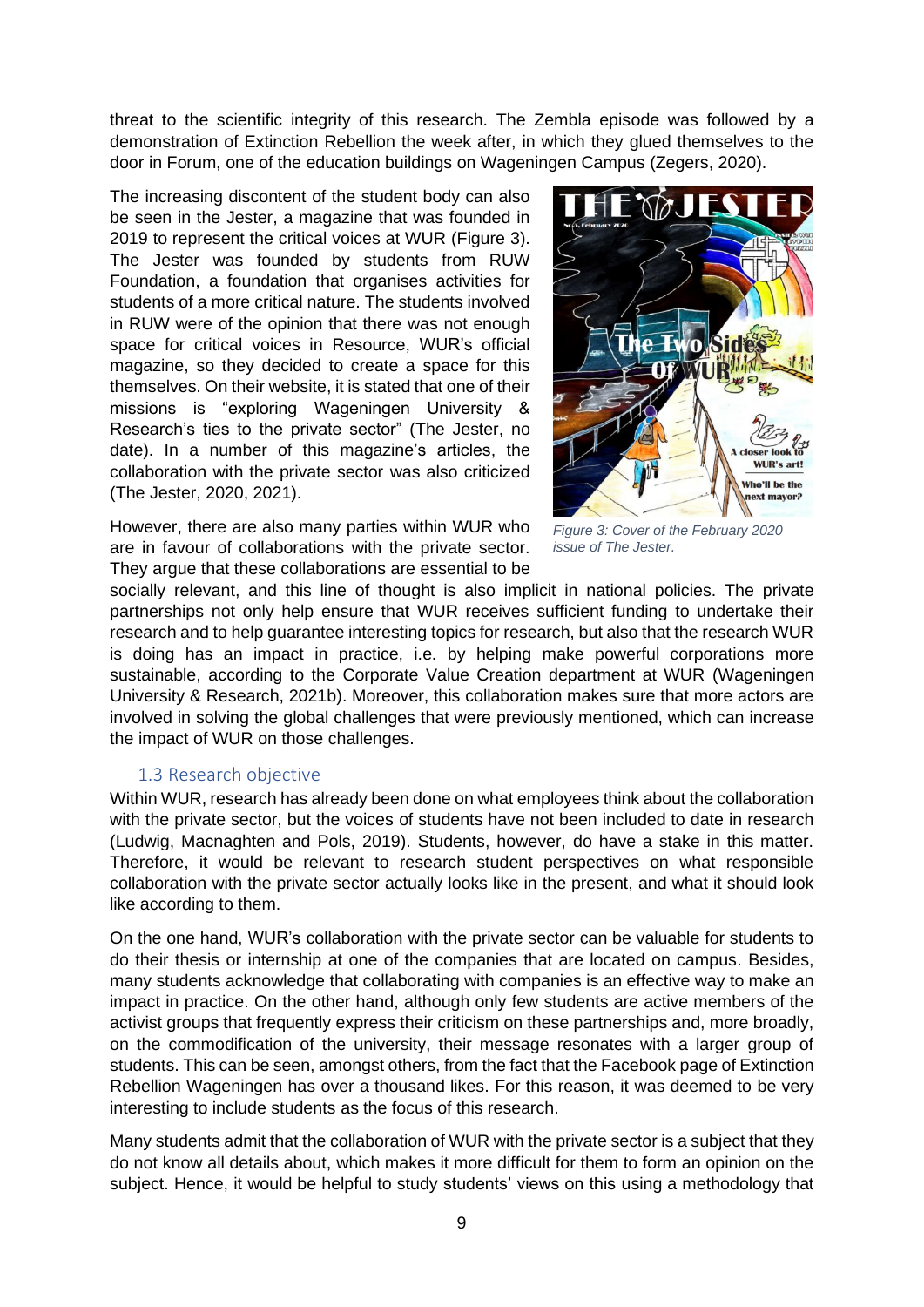not only investigates their perspectives, but also provides them with some more information on the issue at hand. For this reason, this study was performed using the Citizens' Jury methodology, in which a group of students were given the opportunity to discuss the topic with a diverse group of expert witnesses who each have their own unique experiences regarding WUR's public-private partnerships. Moreover, the discussions amongst the students in the Citizens' Jury aimed at creating a proposed policy for collaboration between WUR and the private sector will hopefully help the students with articulating their own opinion and help them to better understand the opinion of others.

WUR formally exists of two separate institutions, Wageningen University (WU) and Wageningen Research (WR) (see Theoretical Framework). This research will focus on WU and WUR as a whole, as this is where students' criticisms are mainly directed towards. WR has a different business model that students are less familiar with, which means that WR has other challenges than WU. The focus will be on the partnerships of WU and WUR, hereafter referred to as WUR.

#### 1.4 Societal relevance

<span id="page-9-0"></span>WUR's partnerships with the private sector are viewed as having many positive aspects, as mentioned in the introduction. However, it remains also a contested topic on which different opinions can be found. In such debates, it is important that stakeholders with high interest and low power are not overlooked, of which students are a good example in the given context. Including them in debates on topics of this magnitude is an important aspect of being a responsible organisation. Inclusive processes like the Citizens' Jury have the potential to be of good help for inclusive policy processes. This research will look into how this deliberative method could be used to enable more inclusion in WUR's policy on collaboration with the private sector, and if and how this could be applied to other policy processes at WUR in the future.

As the private sector can play a large role in helping solve global challenges like climate change, WUR's public-private partnerships have the potential to lead to a more sustainable future, in line with the mission statement of WUR. If WUR focuses on proper implementation of the responsible research and innovation framework in its collaborations, these are more likely to contribute to solving global challenges.

Furthermore, there has been criticism on the commodification of science and education for a long time now (European Students Union, 2005; de Knegt, 2020). This research will look closer into what students think of this issue and what role they think the university plays in making sure that private interests are not overruling the public interests that universities should serve.

Lastly, in times where all kinds of information are increasingly available, including misinformation, reliable and transparent science plays a more important role than ever before. Although WUR already states that it highly values scientific integrity (Wageningen University & Research, no date c), the criticisms on possible conflicts of interest that might harm the institution's integrity must also be heard. By involving students in creating a policy for publicprivate partnerships, WUR shows that the criticisms and concerns are taken seriously and that it is a reflexive organisation that takes responsibility in safeguarding scientific integrity. This can lead to more acceptance of these collaborations amongst WUR students, and hopefully also to more fruitful partnerships for WUR.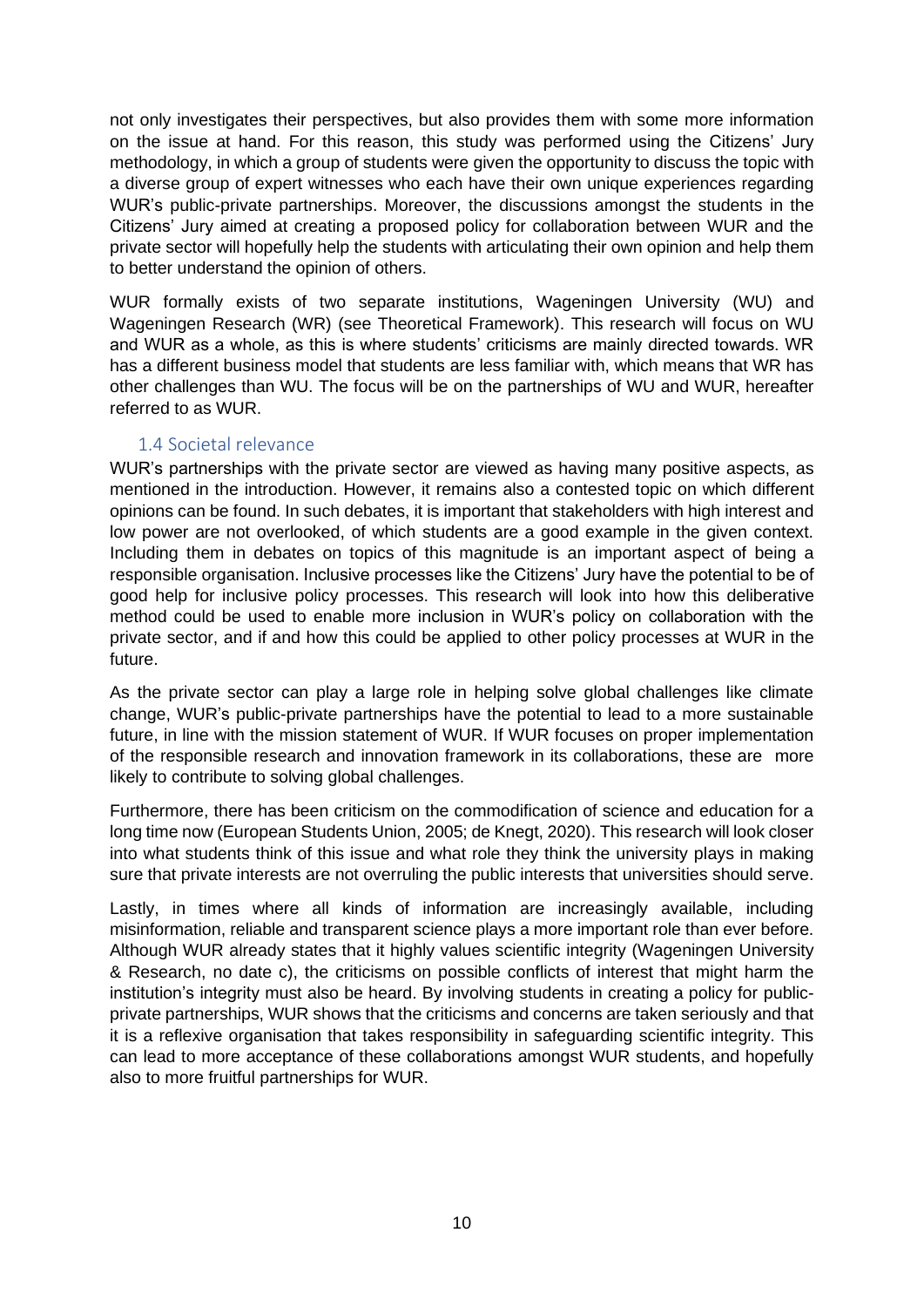### <span id="page-10-0"></span>2. Theoretical framework

In this section the theoretical concepts linked to this research study are described. First of all, it is important to understand the organisational structure of WUR and how the organisation currently dealing with matters of social responsibility. The concept of responsibility will be further explained in the section about responsible research & innovation. Next, the role of different frames or perspectives is described. Following, the concept of the Citizens' Jury, which is the approach used in this research, is explained, together with a description of how it can be applied in research. Lastly, the theory for the thematic analysis, which is the used methodology for data analysis in this study, is described.

#### 2.1 Wageningen University & Research (WUR)

<span id="page-10-1"></span>Formally Wageningen University (WU) and foundation Wageningen Research (WR) are two separate institutions (Wageningen University & Research, 2021a). WU was established in 1876 as agricultural college, and was recognized in 1918 as public university (Wageningen University & Research, no date b). WR, formerly known as Dienst Landbouwkundig Onderzoek (DLO), was founded by the Dutch government in 1877 and has institutions located all over the Netherlands. WU and WR are both part of a personal union, meaning that both institutions have the same Executive Board and Supervisory Board, with shared concern staff and facility services for central support of WUR (Stichting Wageningen Research, 2018). WU consists of one faculty with five different Science Groups each focusing on a specific domain. In these five separate Science Groups, the university departments and the related WR research institutions collaborate. Since 2016, WU and WR continue as one brand, Wageningen University & Research (WUR).

In 2017, the Corporate Value Creation department was created. This department focuses entirely on how things that are being done at WUR can have an added value in society. This is done by making WUR's facilities available for parties outside WUR, helping start-ups, and collaborating in new initiatives and in research projects. Therefore, what this department is working on is closely related to the topic of this research.

#### 2.2 Citizens' Jury

<span id="page-10-2"></span>The Citizens' Jury is a methodology for inclusive policy processes developed by the Jefferson Center, nowadays called the Center for New Democratic Processes, in 1971 (Center for New Democratic Processes, no date). Citizens' Juries are increasingly used for health policy issues, but can also be used for other policy issues (Street *et al.*, 2014). Usually a Citizens' Jury consists of a sample of 12-24 randomly selected citizens representative of the studied population (involve.org.uk, no date). It should take place over 4-5 days, as recommended in the guidelines of the Jefferson Center, but in practice most juries take place over the equivalent of 1-2 days (Street *et al.*, 2014).

The Citizens' Jury starts with getting to know each other and getting familiar with the topic. Then diverse expert witnesses can be invited to share their perspective, so the jury gets a good picture of the issue at hand. After this, the jurors discuss what they think and in the end a decision is made, either by voting or by consensus (involve.org.uk, no date). Citizens' Juries are a suitable method for including those that are currently excluded from political processes (Wakeford, 2002). Its inclusive nature makes it a very suitable methodology for including students in discussions on collaborations with the private sector. Although most Citizens' Juries are analysed quantitively, qualitative analysis is also possible (Street *et al.*, 2014). In this research a thematic analysis was performed.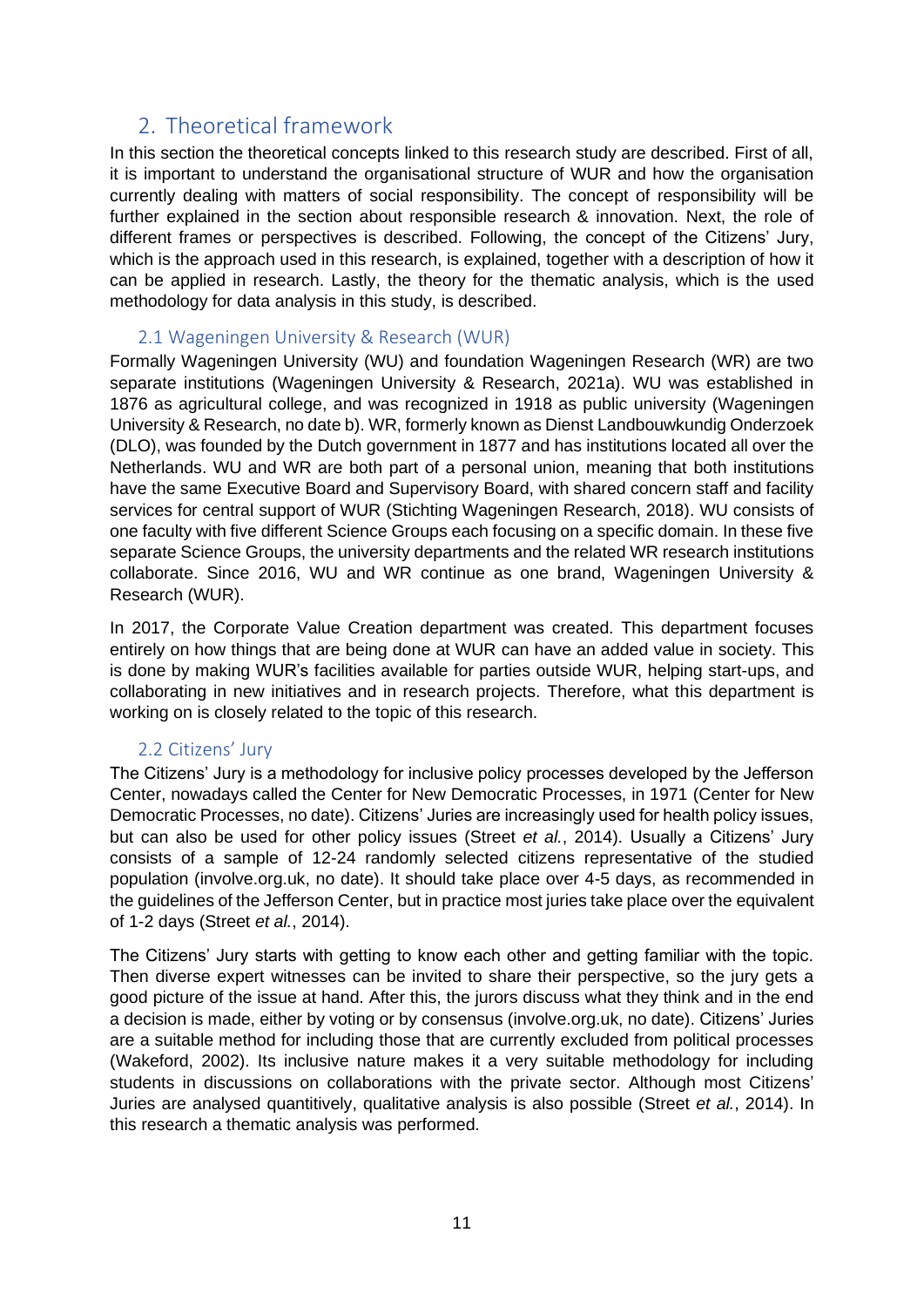#### 2.3 Responsible research and innovation

<span id="page-11-0"></span>The concept of responsible research and innovation has received increasing attention over the past two decades. Through the years, there have been many discussions on how responsibility can take shape. The responsible research and innovation (RRI) framework was created in 2013 for better governance of emerging science and technology. This framework, as developed for the UK Engineering and Physical Sciences Research Council (EPSRC), consists of four dimensions which together represent capacities that enable responsible research and innovation: anticipation, reflexivity, inclusion and responsiveness (Stilgoe, Owen and Macnaghten, 2013). The RRI framework and its four dimensions can also be applied to organizational structures and cultures of research conducting organisations.

The first dimension of responsibility is for institutions to develop capacities that enable the **anticipation** of (societal) effects that research and innovations can or might have. Here, anticipation can be linked to regulations for safeguarding scientific integrity, to discussions on the (positive and negative) impacts of public-private partnerships, to who will be held responsible if something goes wrong in a collaboration, and to what mechanisms are in place for if something does go wrong. In this study, we operationalise this dimension by exploring with students the extent to which students think WUR is taking responsibility for these matters.

The second dimension of responsibility is for institutions to develop and embed **inclusion** into their practices by involving all relevant stakeholders to share their views as a means to increase its legitimacy and to empower the voiceless (Stilgoe, Owen and Macnaghten, 2013). In WUR's partnerships, inclusion involves discussions on whose voices are included in dialogues on research and innovations (van der Molen *et al.*, 2018). This entails not only people on the board and in the organisation's participatory councils, but also that critical voices who are not in decision-making positions are taken seriously. In this study we explore how and to what extent students should be involved in both strategic and practical discussions on publicprivate partnerships.

The third dimension in the responsible innovation framework is **reflexivity** meaning that a responsible innovation is one that cultivates reflexive cultures and practices, defined as "holding a mirror up to one's own activities, commitments and assumptions, being aware of the limits of knowledge and being mindful that a particular framing of an issue may not be universally held" (Stilgoe et al., 2013, p.1571). In WUR, this can be implemented in various ways. First, reflexivity can be an important subject in education, in which students can be taught to regularly reflect on their own motives and practices. Next to this, reflexivity also entails the degree to which the organisation reflects on their own cultures and practices. The Corporate Value Creation department of WUR, and particularly Wageningen Dialogues, has the potential to contribute to reflexivity within the organisation. This can, amongst others, be done by acknowledging wicked problems and their complexity, and by being open to new frames in solving these wicked issues. According to the reflection on WUR's practices in the RRI-Practice Case Study Report, WUR's openness to solutions outside its own frame is limited (van der Molen *et al.*, 2018). In the Citizens' Jury the participants will discuss their views on WUR's reflexivity, including its openness to other frames.

**Responsiveness**, the fourth and last dimension, refers to the capacity of an organisation to being able to change directions as new knowledge or new insights arise. For an organisation, this can relate to how it responds to scenarios in which a certain approach was not successful. This unsuccessfulness can be related to one of the other three dimensions. For example, when a protocol for scientific integrity was not followed properly, how did the organisation react? And did they adjust their protocols in order to prevent similar mistakes in the future? Matters like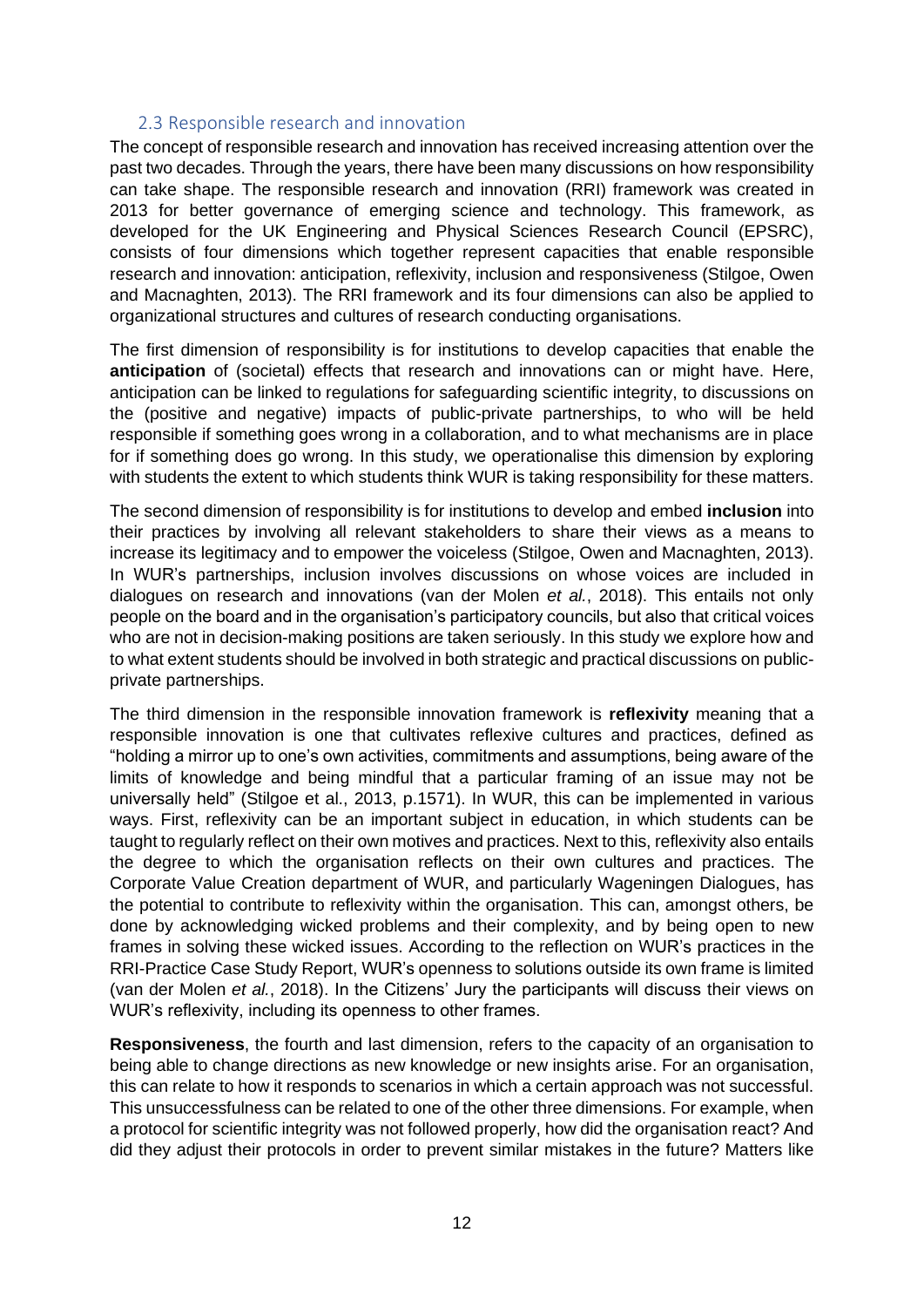these are related to the responsiveness of an organisation. In this study we will investigate whether students think WUR is paying sufficient attention to this.

In this research, the RRI framework and its dimensions are used in the Citizens' Jury to assess WUR's behaviour with regard to collaborations with the private sector, and to help point out any obstacles that are currently restricting WUR from collaborating responsibly.

As part of the RRI-Practice project, which is part of the European Commission's Horizon 2020 program, Van der Molen *et al.* (2018) have published a report with a reflection on how RRI is implemented in research and innovation policies in the Netherlands, which has also been referred to above. This report includes a reflection on how Dutch policies influence RRI in the Netherlands. WUR is also included as a case in this report. However, in this case study, only employees were interviewed. This research will look at the view of students and include a reflection on how WUR is ensuring that all the dimensions of the framework come back in its research.

#### 2.4 Framing

<span id="page-12-0"></span>Like all individuals, WUR students have their own set of values, objectives, norms, interests, convictions and knowledge. This can lead to different frames, meaning different interpretations of what is going on in the world around them (Aarts and Woerkum, 2006). Conversations and discourse with others play a large role on how these frames are constructed (Ford, 1999). As interactions with others contribute to the frames people have, this can also be used to create new, shared frames. Ford (1999) describes organisations as networks of conversations, and states that conversations play a very important role in bringing about change in an organisation. Therefore, this study will look more closely into what role such interactions play in bringing different perspectives together in policy development.

#### 2.5 Thematic analysis

<span id="page-12-1"></span>A thematic analysis is a method for recognizing, analysing and describing themes within data (Braun and Clarke, 2006). It is a very broad, yet widely used method in qualitative research and should be seen as a foundational method for qualitative analysis. Because of its broadness, it is a method that can be applied quite flexibly (Nowell *et al.*, 2017). It can be used for either a rich description of the data set, or a detailed account of a particular aspect. Furthermore, there is a distinction in inductive ('bottom up') coding and deductive ('top down') coding. The former is a more spontaneous way of coding, and the latter is trying to fit the data into a pre-existing theoretical frame. The level of the analysis can also differ, it can be either more on the surface or looking into the underlying ideas and assumptions (Braun and Clarke, 2006). Even with the flexibility of the method, there are some steps that are followed in all thematic analyses (Braun and Clarke, 2006). First, the data are studied repeatedly to look for meanings, patterns etc. The second step is generating the initial codes that refer to separate data extracts. After the data extracts have been coded, the codes are analysed for potential themes. When some candidate themes have been developed, it is time to review whether the candidate themes are a good fit. Once this is finished, the themes are defined and named. This is also the stage where sub-themes are identified. Lastly, the themes have to be described accurately in the report.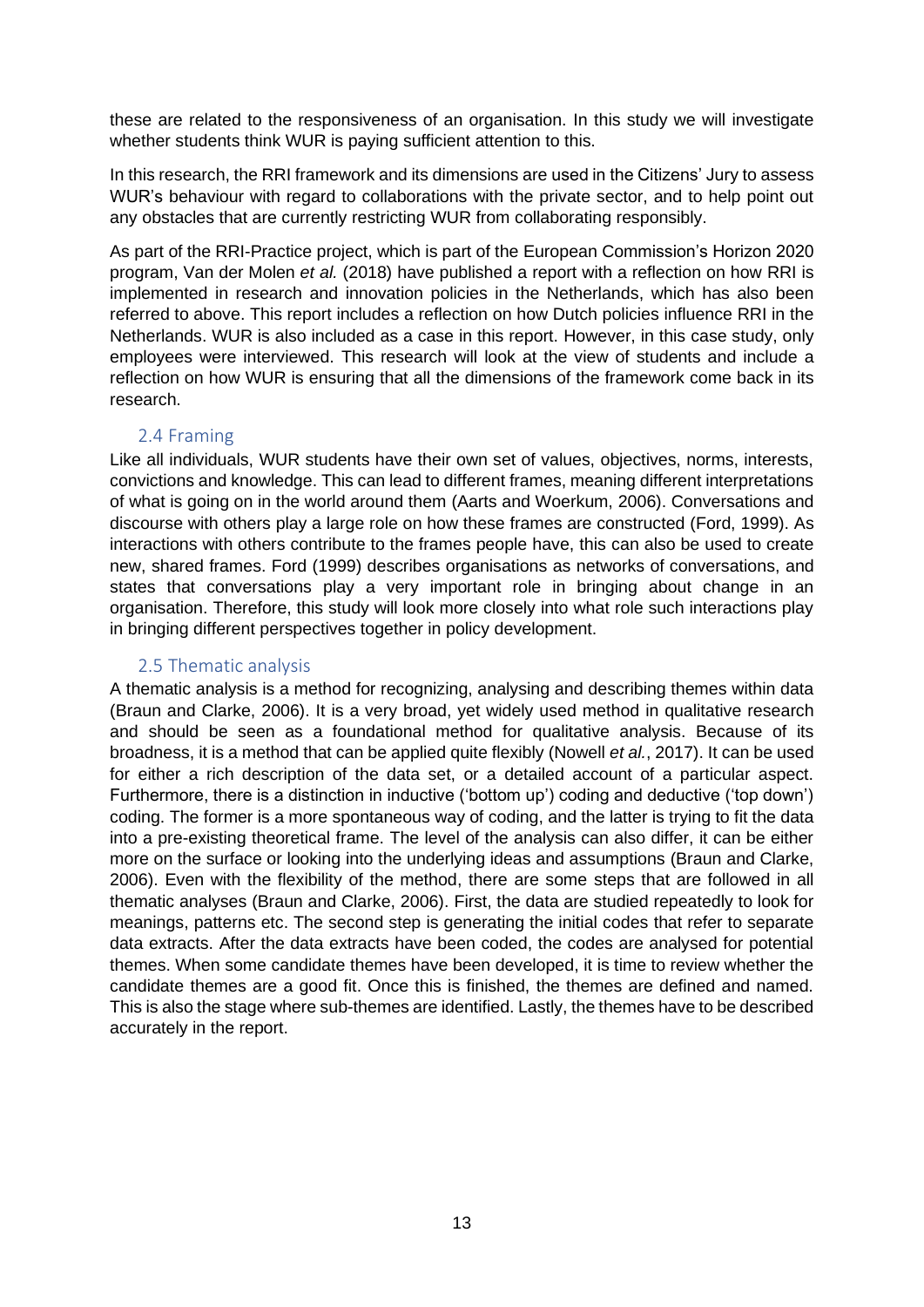#### 2.6 Research question

<span id="page-13-0"></span>Based on the theoretical concepts above, the following research question was formulated:

- How can a Citizen's Jury of students at WUR contribute to the creation of a policy on WUR's public-private partnerships?

The following sub questions were used to help answer this question:

- What are the different perspectives of WUR students on collaborations and where do they come from?
- How do students respond to the expert views from activist groups, from the corporate communication department of WUR, and from private sector collaborators at WUR, and how do these view contribute to a student policy on WUR private sector partnership?
- How can a Citizen's Jury best be used for an inclusive policy process at WUR?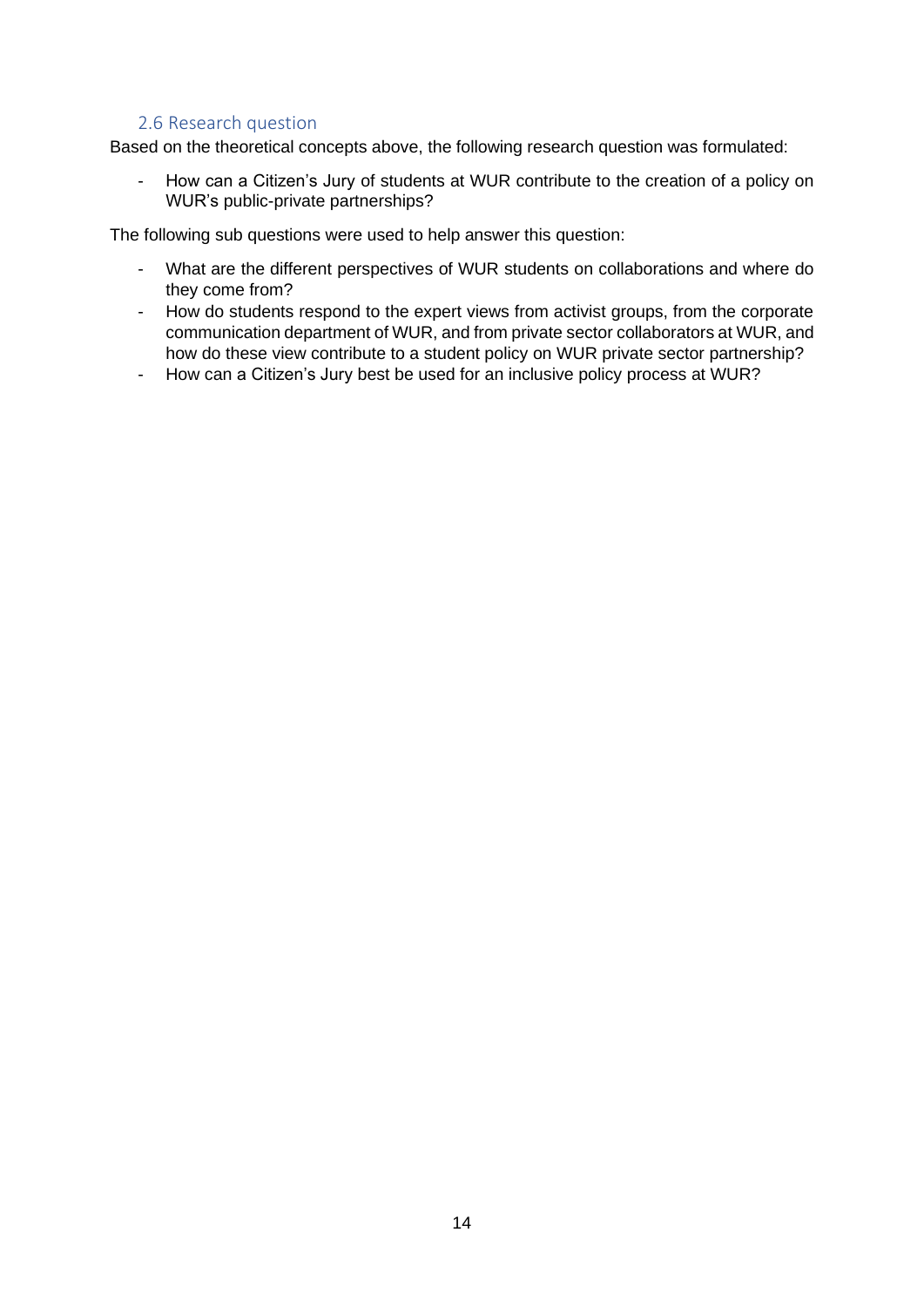#### <span id="page-14-0"></span>3. Methodology

The research study is a qualitative study that uses an adapted Citizens' Jury methodology to explore the formation of a student-led policy on public-private partnerships that includes deliberation on perspectives of different expert witnesses. The Citizens' Jury originally consisted of 12 students, which is within the recommended size for Citizens' Juries. However, after the first session, two students did not show up anymore, resulting in a Jury of 10 students. Because of the COVID-19 measures, the first two sessions were held online in Microsoft Teams. The other three sessions took place onsite at WUR. In total, five sessions of approx. two hours took place. All sessions were facilitated by Aniek de Winter, the researcher, and during all sessions a second facilitator was present.

#### 3.1 Participants

<span id="page-14-1"></span>The participants of this study were a mix of (former) Student Council members, Programme Committee student members and other WUR students who were interested in the topic. For the recruitment of Jury members the students in the Student Council and Programme Committees were contacted via email. When not enough students had responded by the end of December, a message was posted in the Facebook group Wageningen Student Plaza, which has almost 40 000 members, many of which are WUR students. This email and the Facebook message briefly explained the research (appendix A). Participants were offered a compensation of €20 at the end of the process. In the email and the message, also a short survey was attached with some possibly relevant characteristics about the participants, e.g. age, study programme and political orientation. The last question in the survey was whether they thought collaboration between WUR and the private sector could be valuable. This question was added as openness to other perspectives on the topic is essential to be able to have a fruitful discussion in the Citizens' Jury. All respondents who qualified for participating in the research study were not particularly negative on this topic. The aim was to create a representative group for the WUR student population, using the available numbers on WUR's student population (Wageningen University & Research, no date a). More data on the participants can be found in [Table 3.1,](#page-14-2) [Figure 4](#page-14-3) and appendix B.

| Gender                    | Male         | 8 |
|---------------------------|--------------|---|
|                           | Female       | 4 |
|                           | Other        | 1 |
| Political                 | Socialist    | 4 |
| orientation               | Centrist     | 4 |
|                           | Liberal      | 4 |
|                           | Not answered | 1 |
| Nationality               | Dutch        | 6 |
|                           | EU           | 2 |
|                           | Non-EU       | 4 |
| <b>BSc/MSc</b>            | <b>BSc</b>   | 5 |
|                           | <b>MSc</b>   |   |
| Number of different study | 9            |   |
| programmes                |              |   |



<span id="page-14-3"></span>*Figure 4: Age distribution of participants.*

<span id="page-14-2"></span>*Table 3.1: Information on the participants of the Citizens' Jury.*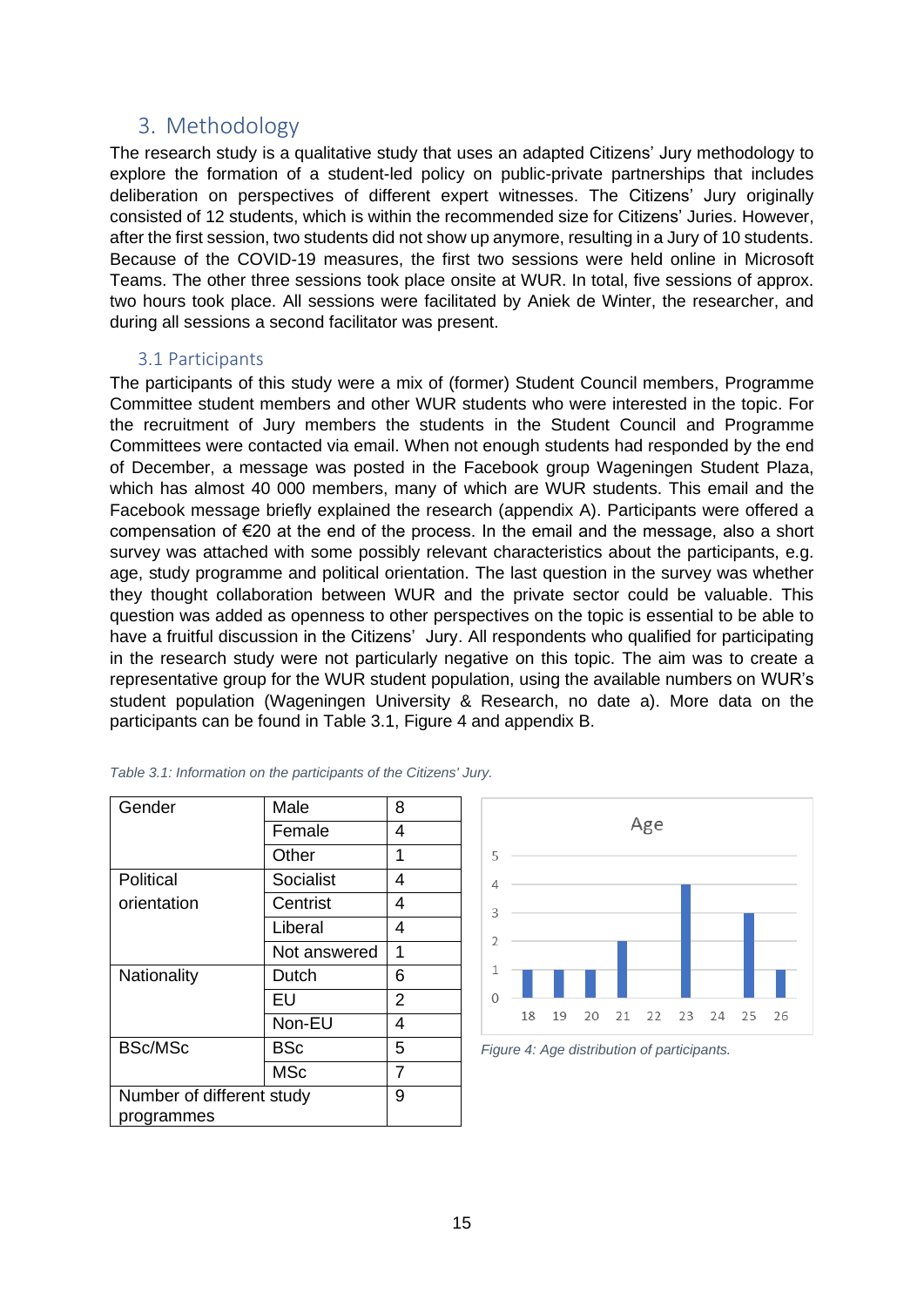As half of the participants were international students, this group was slightly overrepresented, compared to WUR's facts and figures (Wageningen University & Research, no date a). At first, males were also somewhat overrepresented, but this was only during the first session, as two of them dropped out after the first session. There was a good mix of study programmes, although there were no students included from social sciences study programmes. Fortunately, this was not strongly noticeable as there were some students present who had also taken social sciences courses, who brought in the social sciences perspective during the sessions. Overall the diverse group of participants was considered to be a good representation of the student body.

#### <span id="page-15-0"></span>3.2 Process

The first session took place on January  $12<sup>th</sup>$ , 2022 on Microsoft Teams. All participants were present. The session started with an explanation on the method of the Citizens' Jury and how it is applied in this study, including the planning of subsequent sessions. Then, the ground rules were explained to ensure a safe and open space for the discussions. After a short introduction to each other with some questions to open up the discussion, the jurors were asked about their experiences in Wageningen and at WUR. The goal of this was to create a space in which they felt they could safely express their experiences and opinions. After a coffee break, there was a brainstorm in breakout groups about the collaboration of WUR with the private sector, in which students were asked to share any experiences or assumptions they had regarding this collaboration. The brainstorm session concluded with a plenary homework exercise for the students to think about who they want to invite as expert witnesses for the next sessions. As a last exercise, the students were asked to formulate questions for Corporate Value Creation, the expert witness that was going to join us during the next session. The students were thanked for their participation and invited to the next session.

In the second session on January 19<sup>th</sup> 2022, which was also held in Microsoft Teams, the topic of responsibility at WUR was discussed. Initially, a representative of Corporate Value Creation was going to join this session, but unfortunately they were not available on this date, so the planning of this session was changed. The session started off with four (slightly controversial) statements on WUR and collaboration, in which students were asked to stand up if they agreed, and to remain seated if they disagreed. After this, the jurors had a role play using an opinion article from Resource, WUR's magazine. The students were asked to have a discussion on what WUR should do about the climate crisis, but then from the perspectives of a person in the opinion article of Resource. The goal of this exercise was to get an idea of how matters of responsibility are thought about at WUR, and to practice looking at other perspectives. After the role play, the RRI framework was introduced with a PowerPoint presentation. The presentation was followed by a long break, in which the jurors were asked to read two articles to give them some more background knowledge on WUR's collaboration with the private sector. The first article was a Resource interview in which a member of WUR's Executive Board and a member of Extinction Rebellion go into discussion about collaboration with the private sector. The second article was retrieved from the WUR website, and contains information on their policy on collaborations with the private sector. After the break, the articles were discussed in two breakout groups. The main outcomes of these discussions were then shared plenary. The session ended with the homework exercise from the previous session, in which three expert witnesses were chosen to be invited to the next sessions.

The third session took place four weeks later, on the  $16<sup>th</sup>$  of February, as there were three exam weeks in between. Considering that it had been quite long since they last saw each other, the students were asked to introduce themselves again, and to share one insight and one question that they had after the first two sessions. Then, the questions that were formulated for Corporate Value Creation were discussed, that had been grouped into themes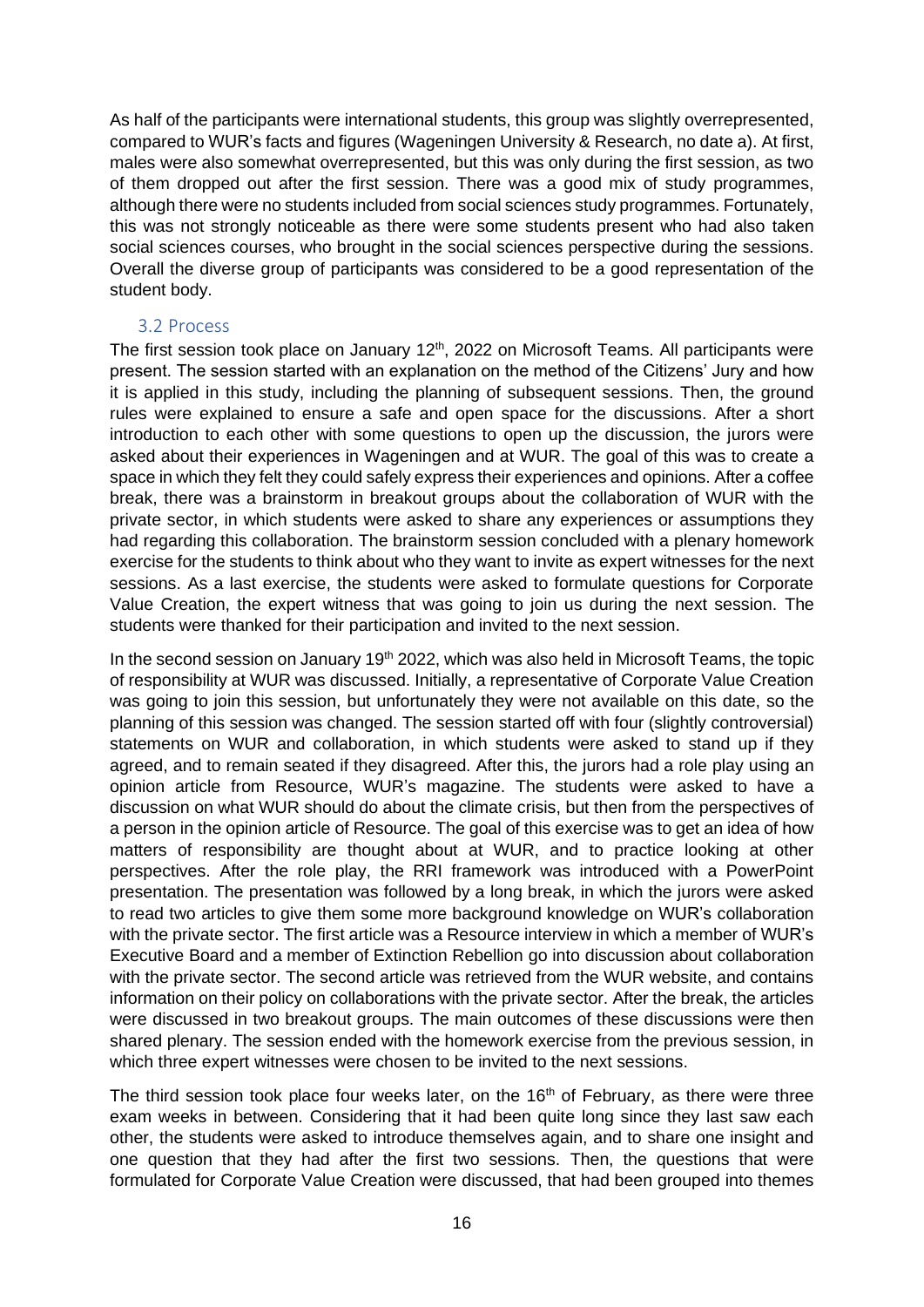by the facilitator before the session. Based on these themes, questions for Extinction Rebellion were also formulated. After discussing the questions for both the expert witnesses, a representative of Corporate Value Creation joined the session. After a presentation on what collaborations WUR is involved in, the students asked their questions. After a short break, the session continued with a presentation of a representative of Extinction Rebellion. The students asked him some critical questions. Then, the students were asked to summarize in pairs what the representatives said and what they thought of it, and put it on post-its that were posted on the blackboard. The answers were discussed in a plenary discussion, after which the session was closed.

During the fourth session on the  $23<sup>rd</sup>$  of February, two expert witnesses working in the private sector joined us. The session started with a recap of what stuck with the participants from the last session. Also, the students were asked to write down what they expected from the session. Then, questions for the expert witnesses were prepared using the same themes from the previous session. After that, a representative of the Time-Travelling Milkman, a spin-off company from WUR making ingredients for vegan cheeses, joined the session. She told us about her company and the students asked her some questions about it. This was followed by a short break, after which an Unilever spokesperson came to tell us about her experiences and went into discussion about this with the students. After the expert witnesses had left, the students had a plenary discussion on what was discussed with the expert witnesses and what they thought of it. The session ended with looking back at if their expectations from the session were met.

The last session of the Citizens' Jury took place on the  $2<sup>nd</sup>$  of March. In this session, the final advice for WUR had to be created. The session started with a check-in on how everybody was feeling. Next, there was a short recap per expert witness of what they said and what the students thought of it, using the word cloud tool from mentimeter.com. Per expert witness, the students were asked to type in some words, which then appeared on the screen. The main results were discussed plenary. These discussions were helpful for the students who could not make it to all the sessions to still understand what had been said, so they could participate in the discussion for creating the advice. After this recap, the advice was formulated using a focused conversation. This is a technique of deliberation in which the participants are asked to reflect on what they already know before coming to a decision. This technique exists of four stages: the objective stage, in which the surface facts were uncovered (which was already largely covered in the recap of this session), the reflection stage, which addresses "gut level" responses, the interpretive stage, in which the participants are asked to articulate what they find important, and finally the decisional stage, in which the students come to an agreement. In the middle of these four stages, there was a small break. After the facilitator led the participants through all of these stages and some main points for the advice for WUR were formulated, an evaluation of the process of the Citizens' Jury took place. After this, the Citizens' Jury was concluded, and all students were thanked for their participation with €20 vouchers.

A session plan was made before every session with some guiding questions to make sure all relevant topics were discussed. These can be found in appendix C. All sessions were recorded with consent of all participants. The first two sessions were recorded with Microsoft teams and the other three sessions with an audio recording device with two attached microphones to make sure all voices in the room were on tape. The sessions were transcribed in between the sessions and after the sessions had finished. For the first two sessions, the transcript of Microsoft Teams was used and for the sessions that took place offline the transcription software otter.ai was used. All transcripts were checked for accuracy by the researcher.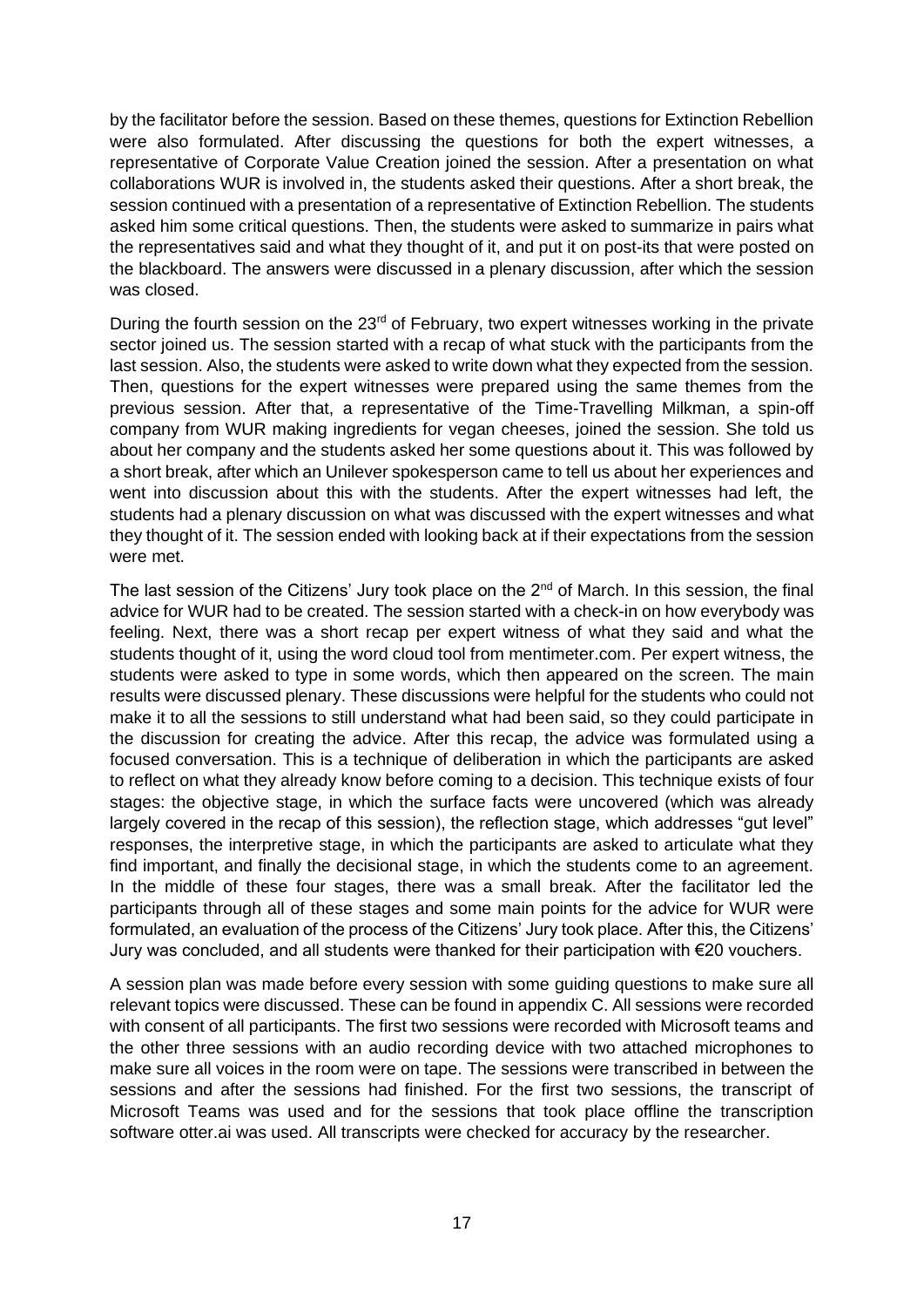After the last session was transcribed, the advice report for WUR was formulated. This was sent to Corporate Value Creation after it was checked by the jurors. The advice report can be found in appendix D.

#### 3.3 Thematic analysis

<span id="page-17-0"></span>For the thematic analysis, the transcripts of all five sessions were checked on whether they contained information related to the research question or sub questions. After this first check, the transcripts were coded in an inductive way ('bottom up'), meaning that they were datadriven, without a pre-existing coding frame. Using these created codes, a draft thematic framework was created. The codes were listed per theme, after which they were all checked on consistency and all transcripts were reread to look for potentially relevant data that were previously overlooked. The thematic framework was refined throughout this process.

The analysis performed looked at the underlying assumptions, ideas and messages of the participants, meaning that the analysis was at the latent or interpretive level (Braun and Clarke, 2006). This also links to the constructionist or transformative paradigm.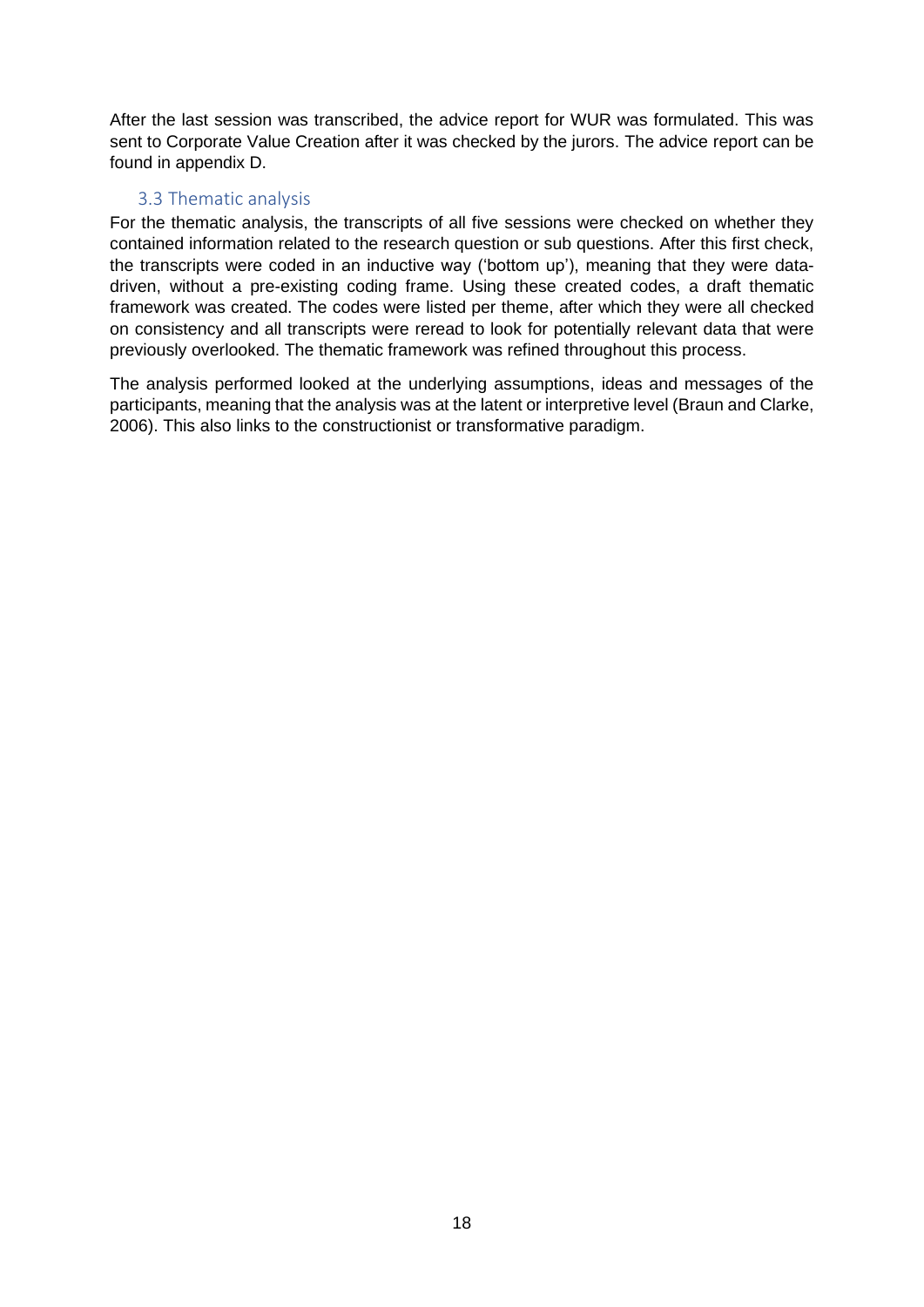#### <span id="page-18-0"></span>4. Results

In this chapter the results of the Citizens' Jury are discussed. First I set out the recommendations of the Jury. This is followed by an analysis of where each recommendation came from: partially from the deliberations of the Jury aimed at developing their own views in sessions one and two, and partially in their negotiation and deliberation on the views and perspectives of the expert witnesses. Subsequently I analyse students views of WUR as a responsible institution aligned with the RRI framework. The chapter ends with a reflection on student views on the Citizens' Jury process and methodology itself.

#### <span id="page-18-1"></span>4.1 The recommendations of the Citizens' Jury

During the last session of the Citizens' Jury, their advice was formulated, based on discussions with the expert witnesses in the previous sessions and conversations that they had with each other during all five sessions. The Citizens' Jury created their advice based on four themes: transparency on collaborations, reflexivity of WUR, scientific integrity and societal responsibility. Those themes are described in more detail in the advice report of the Citizens' Jury (appendix B). From those four themes, six key performance indicators (KPIs) were derived.

#### <span id="page-18-2"></span>4.1.1 Transparency on collaborations

• Clear, active and inclusive communication about the criteria for collaborations with the private sector, the process for setting up collaborations, and who are involved in collaborations.

#### <span id="page-18-3"></span>4.1.2 Reflexivity of WUR

- Regular evaluation on whether the collaborations WUR is involved in are living up to the values of WUR, both in the process and in the outcomes.
- Clear communication about what stakeholders you collaborate with, or do not collaborate with, and why.
- Active listening to the critical voices and creating spaces for dialogue with them.

#### <span id="page-18-4"></span>4.1.3 Scientific integrity

• Clear communication regarding the protocols for scientific integrity to all people at WUR.

#### <span id="page-18-5"></span>4.1.4 Societal responsibility

• Transparency and openness from the companies on campus, e.g. by organising open days.

#### 4.2 How the Citizens' Jury recommendations were negotiated

<span id="page-18-6"></span>The recommendations mentioned in the previous paragraph were outcomes of discussions between the participants of the Citizens' Jury and with the expert witnesses.

#### 4.2.1 Transparency on collaborations

<span id="page-18-7"></span>During the first session of the Citizens' Jury discussions on the transparency of WUR's collaborations already took place. When the students formulated questions for Corporate Value Creation during the end of this session, Sam expressed that they would like to ask:

#### *"Why there is such a lack of, just, information about what exactly are the connections between those companies and the university."*

During the second session, it became clear that to the students that WUR does actually share some information on its collaborations on its website. Despite that, the students who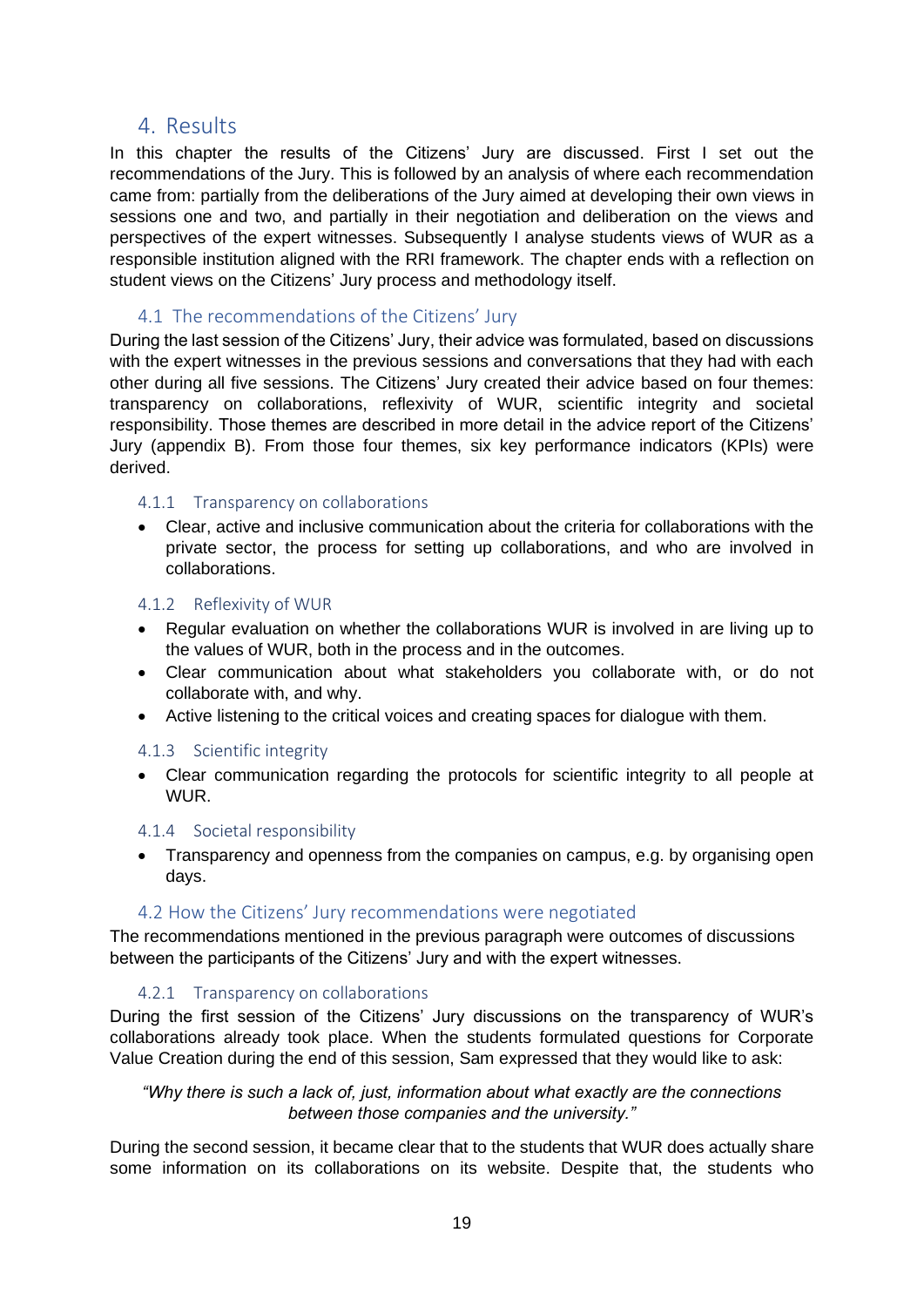participated in the Citizens' Jury, thus are obviously interested in the subject, did not know that this information existed. The students would have liked to know the contents of this policy, but they did not know where they could find it. Therefore, the jurors agreed that existing information on collaborations should be easier to find. Felipe added to this that WUR was actually recognized as the most transparent university in the Netherlands this year. He formulated the problem as follows:

#### *"So, yeah, it's maybe a lack of communication or they don't know how to reach… Uh, the message, how to give it."*

The students also think that it would be helpful if there was more promotion on where to find this information, so students who are interested in this do not have to actively look for it themselves. However, it was also mentioned that the information should be provided in an understandable language, so people can actually understand what its meaning.

An example of a topic on which students knew very little about, was the diversity of stakeholders that WUR collaborates with. The students mainly know about the collaborations with the companies in the so-called business strip located on the south side of the campus. Here, the buildings of the multinationals are the largest and therefore the most visible. These companies are all active in the food domain. During the first session, the students stressed that they would like to see more diversity on campus, as Wageningen also has study programmes focusing on different sectors, e.g. ecology or climate studies. During the first session, Leander expressed his frustration on this:

#### *"Everything seems to always come down to the food issue and then the food issue being the most important that there is, and as an environmental scientists that sometimes, often, feels like, oh, but you know, climate change is a thing. That's sort of important."*

However, after reading WUR's policy on collaborations during the second session, and after going into discussion with the representative of Corporate Value Creation, the direction of this conversation changes, and it became clear that not the amount of diversity, but the communication about this diversity was the main issue. The students thought that it is very important that this becomes a higher priority at WUR. However, the representative of Corporate Value Creation gave the participants the expression that this department of WUR does not see this as their responsibility, which the participants disagreed with. The students said that they would like to be better informed about the diversity of WUR's partners, as this can be helpful for students to get an impression of where they might work in the future. It frustrated the students that Corporate Value Creation did not see this as their responsibility. After the representative had left, Leander, an environmental sciences student, said:

#### *"I thought if you knew how much, how much, like, students of our domain would love to have companies on campus, and apparently they're there. And that just means there's such a disconnect between what they think students think and what students actually think."*

Another question that the jurors had was what the process of collaboration looks like, and what criteria WUR has for collaborating with a company. The representative of Corporate Value Creation answered this by saying that WUR is both approached by partners, and approaching partners themselves, depending on the situation. The criteria for collaborations, however, were not discussed with the representative of Corporate Value Creation. The jurors thought it would be good if WUR were more transparent on those.

The jurors also said that they think WUR should be more transparent on what collaborations entail once they are established, including some basic information on funding relations. They also think this will help WUR with the acceptance of the collaborations, as the current lack of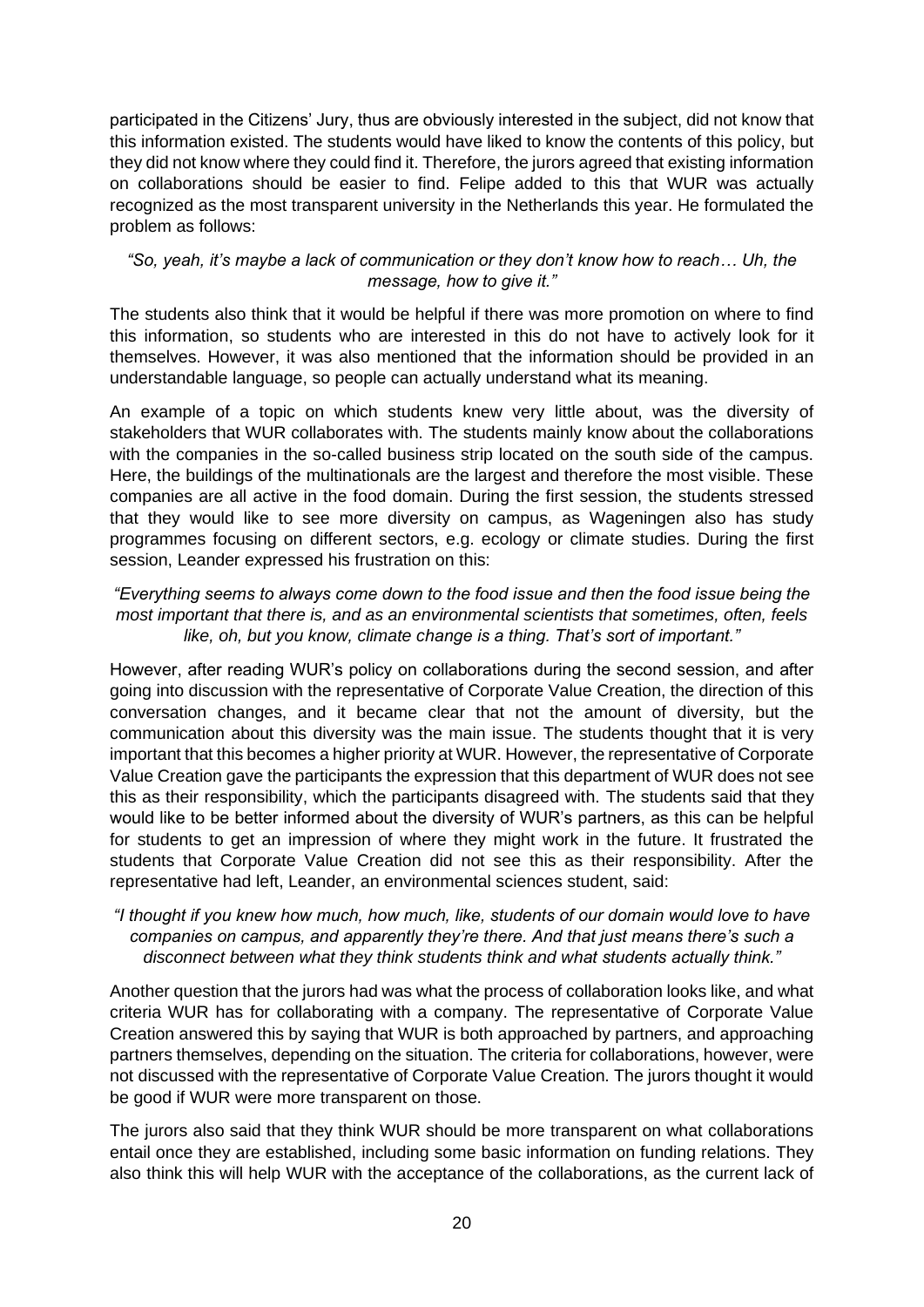information results in students filling it in themselves, which makes it easy to frame these collaborations in a bad way. The students acknowledged that not all information on collaboration can be shared, due to patents and other agreements, but they thought that it is important that WUR is as transparent on collaborations as it can be. Joshua said the following about this:

*"I think when, when, when it's transparent enough, it has to be the core [information on collaborations]. Obviously they can't bring everything out in in the detail, but there are certain core ones that when it is out and I have the opportunity to know about it, I don't even think of going to find what was there behind it. So I will. I will not want to go further to, to punch holes in it because I've been given their core reason why this team is being done. Then you can see that this is transparent, because certain things can be transparent."*

The other jurors agreed with this, and think that more transparency on what WUR's collaborations entail is important. Dian mentioned that this can also open up dialogue:

*"It might also help in the understanding for parties such like Extinction Rebellion if Value Creation does decide to speak up, like, hey, this is who we are collaborating with, and this is why, then it might also start a conversation with parties like Extinction Rebellion who are primarily opposed to collaborations."*

Such conversations can be helpful for the reflexivity of WUR on their collaborations.

#### 4.2.2 Reflexivity of WUR

<span id="page-20-0"></span>The topic of reflexivity was elaborately discussed after the representative of Corporate Value Creation joined the Citizens' Jury. The students felt that they were not conscious of the potential downsides of collaborations. One of the potential risks that students pointed out, was the way in which private interests can influence the perceived role of scientific research. During these discussions, parallels were drawn between applied research and private interests, and fundamental research and the public interest. The jurors pointed out the risks of commodification of scientific research by stating that a focus on applied research could lead towards a decrease of other types of research that can be just as valuable to society but cannot be directly converted into market value. The students felt that it is important that the research that is being done in partnerships with the private sector is also in the public interest, and is coherent with the mission of WUR. This was a main concern of Jan throughout the sessions, who said the following about this:

*"It's not that they're doing, like, bad research, because it's good research, but it's research that, that is profitable for these companies. And for, because it's profitable for companies, doesn't mean that it's societal beneficial."*

Angela had a contrasting view on this, and replied:

#### *"But I think it's necessary that it's profitable, because if it's not, then no one will apply it, then what's the use of doing research at all?"*

Jan, however, was not really convinced by this, and he thought that fundamental research, e.g. on long-term systemic changes in our food system, would also be very valuable for society, despite it not being marketable on the short term. This issue was also discussed with Unilever, but Unilever expressed that they feel that this type of research, although they are supportive of it taking place, does not fit their role in the value chain.

Jan felt that WUR should pay more attention to this topic in their collaborations, and that people at WUR should be careful that the research at WUR is not just in the private interest, but is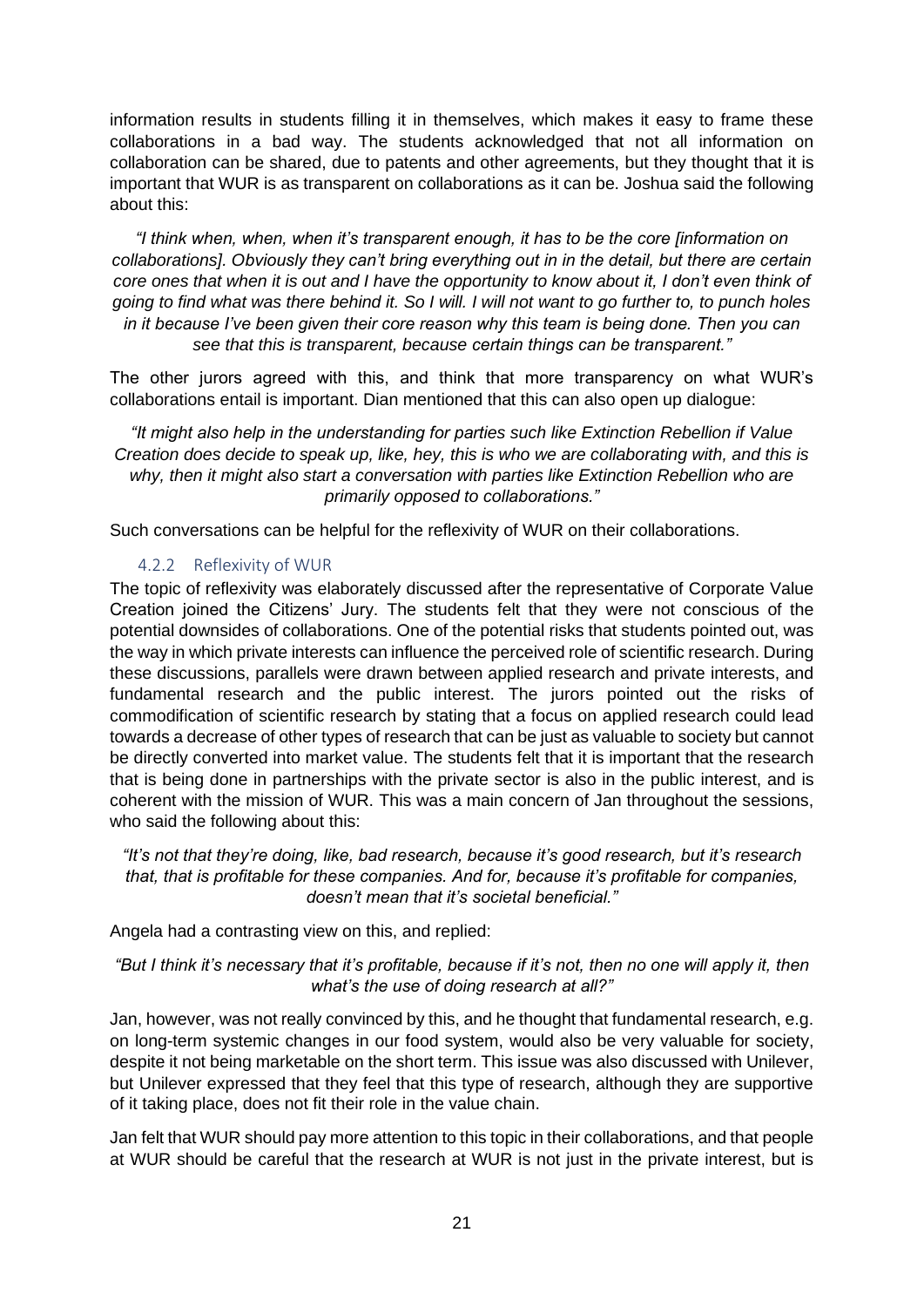also serving the public interest, and is in line with the values of WUR. In the last session he said:

*"I think if you have like a little bit of research that is about, like, these systemic changes that we maybe need, then if we only have this little amount of research in systemic changes, we take that very serious. If we're going to fund research that's about this Unilever research, maybe, we are more searching for different answers. And those answers get different questions. And then we're starting to shift away our research from the systemic changes, which we cannot earn money from, to more beneficial research, which raises more questions."*

For clarification, the facilitator asked:

*"So if I understand you correctly, not just focus on applied research, but also on fundamental research?"*

To which Jan replied:

*"A bit. Yeah. Yeah. And that's my main, yeah, that's a bit the concern that I have, which is not really, we didn't talk a lot about."*

Although it was discussed from time to time in the previous sessions, Jan felt that his concerns on this topic had not been sufficiently addressed. The group acknowledged that this was an important issue, but they also struggled with finding solutions for this.

WUR is an organisation that is known for its focus on sustainability and making the world a better place, and many students in Wageningen share this perspective. In order to make sure that the partners that WUR collaborates with share this perspective, WUR needs to look critically at who should be included in collaborations. Therefore, the students recommend WUR to communicate clearly about what stakeholders it collaborates with, or does not collaborate with, and why. Intransparency on such decisions can result in criticism, as people might assume that WUR is collaborating with a party for the wrong reasons.

This was also elaborately discussed when the representative of Extinction Rebellion joined the session. One of the things he criticized was the involvement of Louise Fresco, chair of the Executive Board of WUR, in the Advisory Board of Syngenta. He thought this would lead to WUR being favourable to plant breeding companies.

Because of the influence he suggested it has on WUR's neutrality, the representative said that he thinks that people who have experience in the private sector should not be allowed in the Executive and Advisory Board of WUR. The jurors felt differently about this, and thought that the expertise of such experienced people in the board could be very valuable for leading an organisation like WUR. Leander mentioned:

*"If you want your research to have any impact, then not having, then you need some, some cooperation with third parties ,whether that be the private sector or any other sector, and if neither the Executive Board nor the Advisory Board has that connection, then how can you lead an exciting and relevant university?"*

The representative then stressed that someone experience in other, non-private sectors would make a suitable board member to him. Although the students did agree with the statement of Extinction Rebellion that Louise Fresco might be influenced by her role in Syngenta, the students did not seem convinced that excluding everyone with experience in the private sector from board positions is a good solution.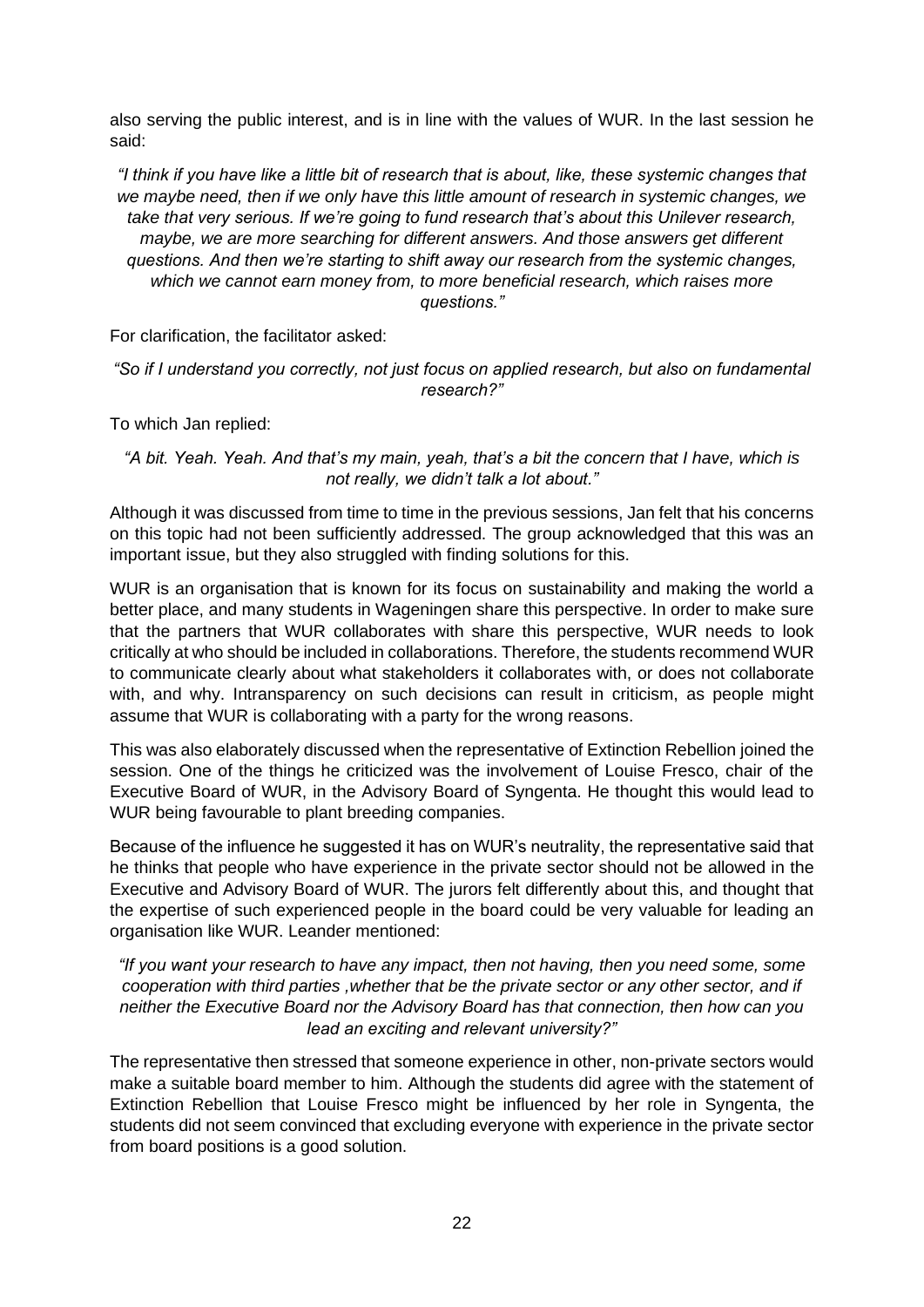Another question that came up was whether the involvement of board members in Syngenta or other large companies could not also lead to a good influence of WUR on such companies. However, the representative of Extinction Rebellion did not think that realistic. After the representative had left the session, Felipe said:

#### *"For me, that's a contradiction, to say Louise Fresco influence, Syngenta influences Louise Fresco in Wageningen, but not Wageningen can influence…"*

The other students also expressed their doubts on this, both during and after the representative joined the session. Still, the students also thought it was important that the motivations behind collaborations with companies are clear. Hence, the Citizens' Jury recommends WUR to clearly communicate about what stakeholders you collaborate with, or do not collaborate with, and why. Lack of communications on collaborations can result in raised eyebrows. As Claudia mentioned:

#### *"When Unilever just got here, I was like, what is this? Why is everybody, like, so against this? And then, 'cause I didn't know at first what was going on. And then I started to learn […]. Like, I heard it from other students"*

The lack of communication from WUR's side resulted in Claudia listening to other people on this subject, who were very critical on WUR's collaboration with Unilever. This made also her doubt how helpful the collaborations with the private sector are.

Nevertheless, the companies that collaborate with WUR still do believe that this collaboration will help with solving grand challenges together. The influence of the mindset in Wageningen was also discussed with the Time-Travelling Milkman. Their representative said the following on what being in Wageningen had meant for her company:

#### *"And because, for example, me and Dimitris have studied in Wageningen, you, I don't know, you get trained to have that, I don't know, that weight carrying around you, of making the world a better place."*

Unilever also referred to the values of WUR, but they framed it a bit differently, saying that they moved their Foods Innovation centre to Wageningen to tackle global challenges together with like-minded partners.

WUR's openness to criticism was also discussed. For better reflexivity on your own motives and values, it can always be helpful to listen to criticism. This also applies to WUR and its collaborations. During a discussion on this in the second session, Jan expressed this as follows:

#### *"Of course there are bad sides on this, but they're kind of fixing it all, but there's definitely something that's not fixed. And I think you are stronger if you also reflect on the things you didn't fix."*

This lack of reflection on both the good and the bad sides of collaborations were discussed again after the representatives of Corporate Value Creation and Extinction Rebellion had joined the session. The contrast between the two was very large, as Corporate Value Creation seemed to be blind to the bad sides of collaboration, and Extinction Rebellion seemed to be blind to the good sides of collaboration. This was disappointing to the students, as they would have liked to see more reflection on this from both expert witnesses. The jurors saw more recognition of both the good and the bad sides of collaboration from the Time-Travelling Milkman and Unilever, which resulted in even more disappointment of the students in the apparent blindness of Extinction Rebellion, but especially of Corporate Value Creation on this issue.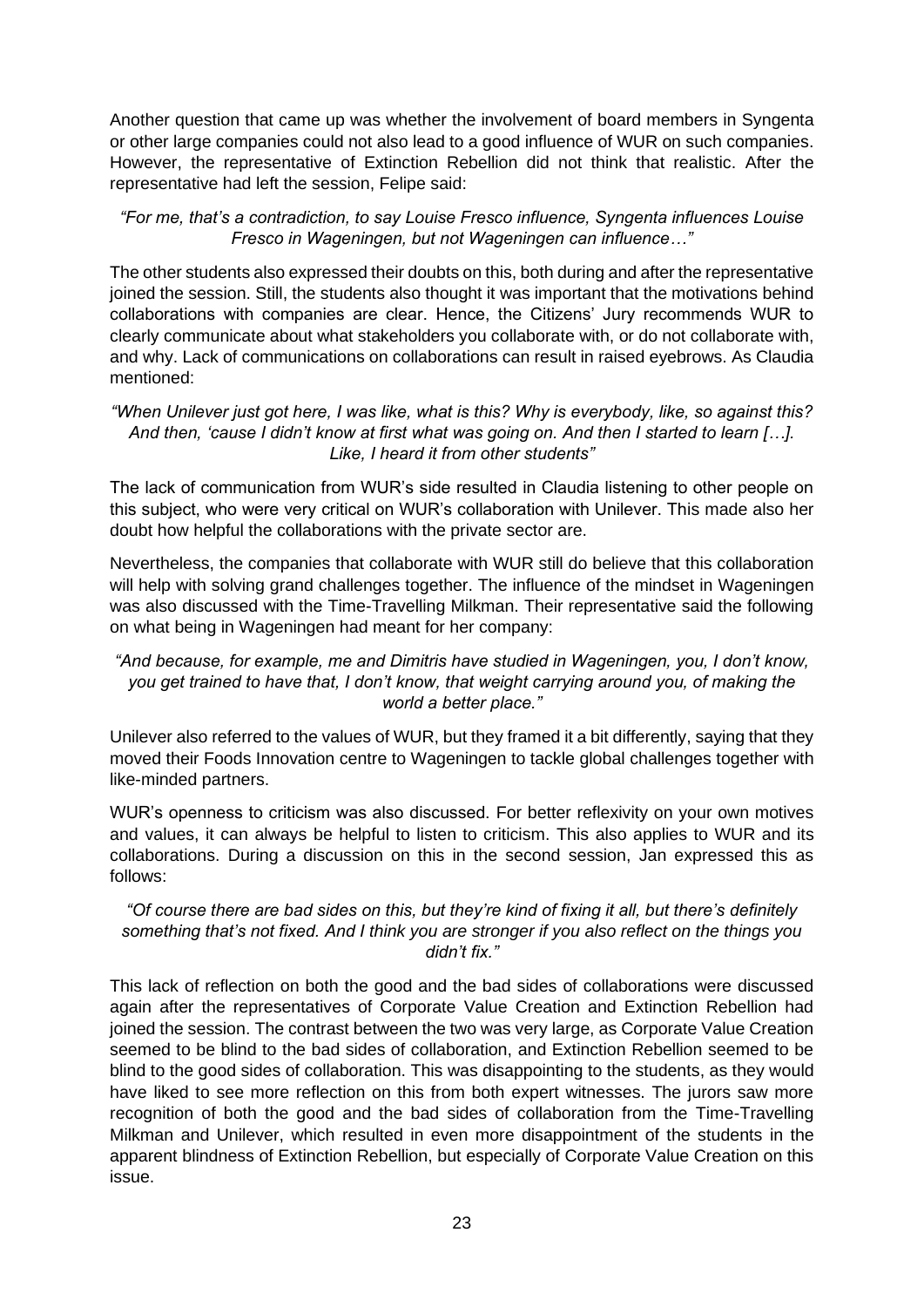Related to this was the point that WUR sometimes seems to be a bit stuck in their own narrative of collaboration to make the world a better place, and of having to feed the world. The jurors thought it would be helpful if WUR were more open to other narratives, as probably not all solutions for the problems society is currently facing can be found in the current one.

#### 4.2.3 Scientific integrity

<span id="page-23-0"></span>The topic of scientific integrity was already discussed during the first session of the Citizens' Jury, when students shared their experiences of collaboration with the private sector with each other. Jan told the other students about his experience from Academic Consultancy training, a course in which students are asked to advise an external partner of WUR in an eight-week project. He says the following about this:

*"Like in my Academic Consultancy Training, the commissioner just wanted a certain result. Like, he wanted that his project would have a positive effect on, on ecology in some area. So every time we were doubting about this positive, uh, effect, then he was like saying, like, no, no there needs to be a positive effect there."*

Jan felt that the external partner, referred to here as the commissioner, tried to interfere in the students' project and tried to push him and his team members towards a certain result. Of course, if a partner of WUR tries to steer the outcomes of a research project in their desired direction, and the researchers give in to this, e.g. by choosing an alternative research methodology, this would be a very serious danger to the institution's integrity.

Nonetheless, it is still commonly claimed at WUR that the involvement of the private sector does not influence the scientific integrity its research. For this reason, expert witnesses of either side were invited to share their views with the students.

In session three we were joined by a representative of Corporate Value Creation. The representative acknowledged that there has been criticism on WUR's scientific integrity in collaborations, and she told us that WUR has policies for safeguarding scientific integrity. Unfortunately, the jurors did not have the opportunity to ask more in-depth questions on this topic due to a lack of time.

Later that afternoon, after the representative of Corporate Value Creation had left, we were joined by a representative of Extinction Rebellion, who criticized these scientific integrity policies of WUR. He mentioned a number of studies that were analysed by investigative journalists where it seemed that scientific integrity was not safeguarded at WUR. This made Sam doubt the effectiveness of the protocols for scientific integrity:

*"When those problems actually arise, what does the university do about them? Like how do they both handle it publicly and also within the research […]. And also, like, how does your prevention system work, when there is more than one example?"*

For this reason, the students advise WUR to clearly communicate on the protocols for scientific integrity to all people at WUR. This means that not only employees should be informed about them, but also students.

Scientific integrity was also discussed with the representative of Unilever, who seemed to acknowledge the problems of scientific integrity a bit more than the representative of Corporate Value Creation. Unilever's representative stressed multiple times that scientific integrity should be safeguarded in collaborations, and that the integrity of both the university and the company should never be at stake. She also mentioned that the scientific integrity, how she sees it, is mainly the responsibility of the university, as the company usually comes in at the stage when the new knowledge has to be applied.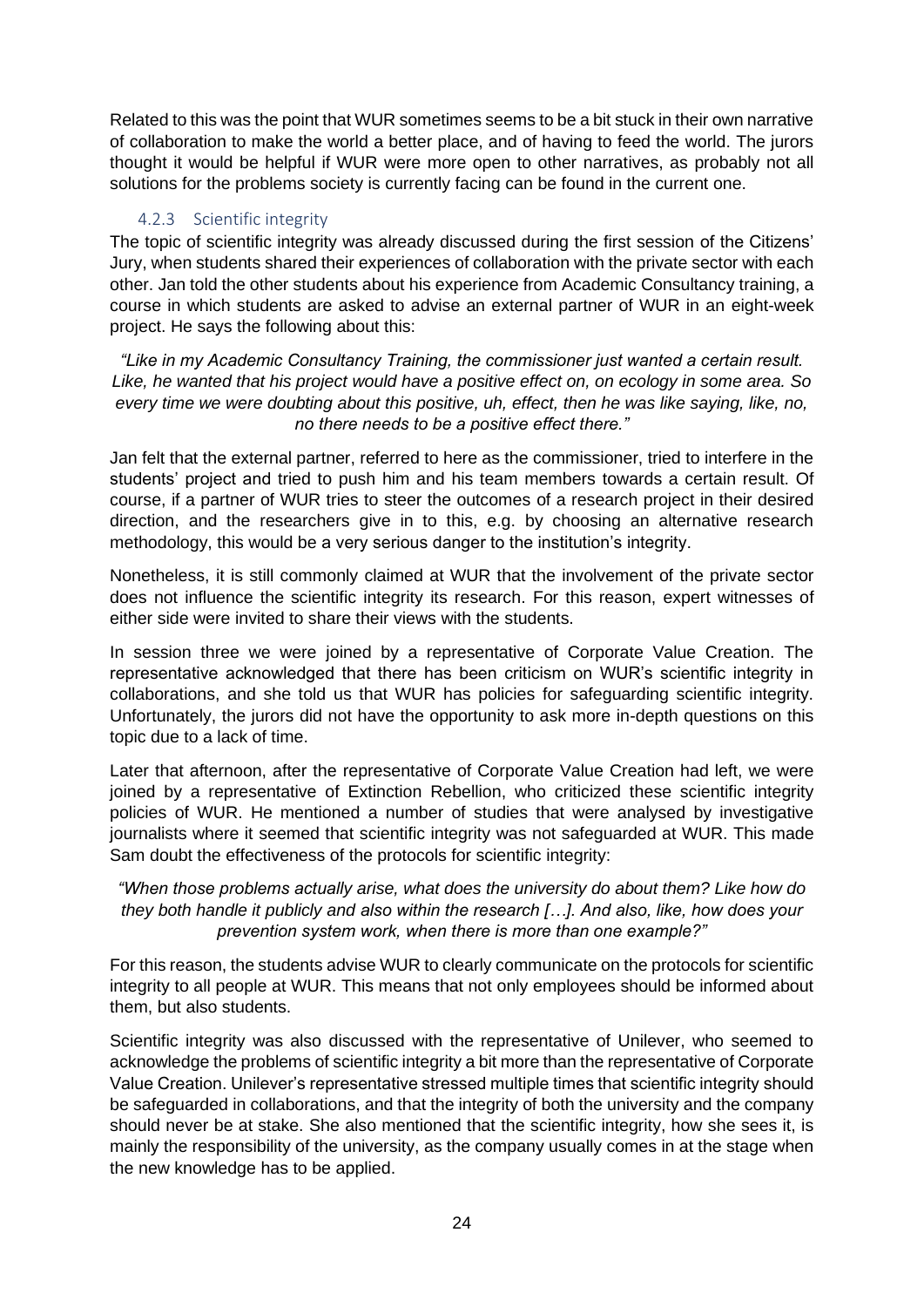Although the jurors believed that Unilever's concerns on scientific integrity were sincere, the students were aware that it might not always play out this way in practice. Moreover, other companies might have a different view on this.

Despite the claims of WUR and, to a lesser extent, Unilever, the jurors still expressed their doubts on the effectiveness of WUR's scientific integrity protocols. The main reasons for this were the fact that Corporate Value Creation did not go into detail on how this is safeguarded specifically, and that Extinction Rebellion shortly explained quite a lot of examples of cases where it appeared difficult to maintain scientific integrity. However, the jurors did realise they did not get the chance to look into of the contents of WUR's protocols for scientific integrity, so they found it difficult to make strong statements on those being insufficient.

#### 4.2.4 Societal responsibility

<span id="page-24-0"></span>As previously mentioned, the mission of WUR is *to explore the potential of nature to improve the quality of life*, and WUR's partnerships with the private sector are said to contribute to this. However, during the last session, the students still expressed their doubts on to what extent the collaborations with the private sector are supporting this mission.

During the last session, when the jurors discussed what they thought of the stories of the expert witnesses, Sam said that she missed some information of Unilever on how their collaboration with WUR actually plays out in practice:

*"What is this collaboration resulting in at the end of the day, like, what are the positive changes in the company or their products or how are they using this said research that they're collaborating upon?"*

Additionally, the jurors still did do not see the added value of companies being located on campus, instead of in the proximity of the campus. The students thought it should be more clear why, or if, this is necessary, and how this will help WUR towards achieving its mission. The students thought this could receive more attention in the communication of WUR and its partners.

Therefore, the Citizens' Jury recommends WUR to stimulate transparency and openness from the companies on campus, e.g. by organising open days. Open days might be a nice and relatively easy way to show students and the general public what the impact of collaborations is.

#### 4.3 The views of the Citizens' Jury on WUR as a responsible institution

<span id="page-24-1"></span>The criticism of activists on collaborations with the private sector can be considered criticism on WUR's societal responsibility. In this section, the views of students on the responsibility of WUR's conduct are discussed, with help of the dimensions of the RRI framework. Many points in this discussion overlap with the recommendations that the jurors gave in de advice report.

#### 4.3.1 Views on anticipation

<span id="page-24-2"></span>The RRI framework was introduced in the second session, after which the students were asked to read an interview with an Executive Board member of WUR and WUR's policy on collaborations. The students were asked to reflect on whether all AIRR dimensions are sufficiently addressed in WUR's collaborations. Sam mentioned:

*"I think that it's kind of missing the part about anticipation. Because no one is really saying whose responsibility it is to actually do something about all those problems that we have. Like, they're saying, yeah, we're all, we're all responsible. But what if someone, something, like, goes wrong. And that was actually, like, the base of anticipation."*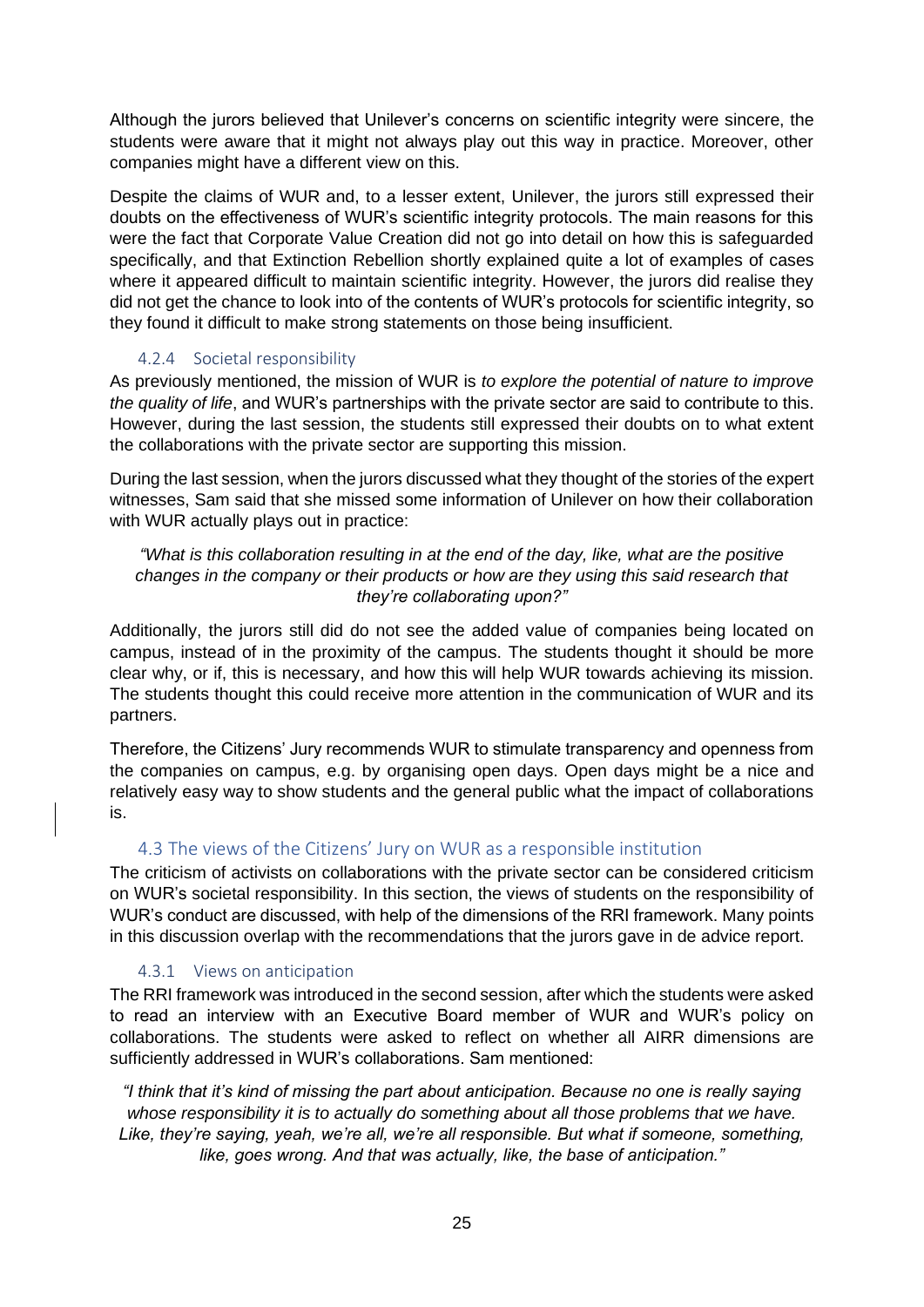Where everyone is responsible, no one is really responsible. Sam thinks this can result in problems in case anything goes wrong, and they thought some information on what mechanisms are in place for who will be held responsible in case something does go wrong would be helpful.

The topic of anticipation is also closely related to WUR's protocols for safeguarding scientific integrity. Although the representative of Corporate Value Creation shortly mentioned that they exist, it was still not clear to the students what these protocols look like, and how they help prevent things from going wrong. The students were especially uncertain about this when the representative of Extinction Rebellion named a number of examples in which it was not clear if scientific integrity had been maintained.

Furthermore, anticipation includes discussions on potential positive and negative impacts on collaborations. However, the students thought that there was not a lot of space for discussion on the topic, especially on the negative consequences. In the last session, Angela said:

#### *"I think that Value Creation could take a bit more responsibility in looking at other sides of the discussion, or talking about it."*

WUR seems to be very aware of the potential positive impacts, but the student body was of the opinion that their should be more discussion on potential negative effects of WUR's partnerships.

#### 4.3.2 Views on inclusion

<span id="page-25-0"></span>When Extinction Rebellion joined the third session, the inclusiveness in decision-making at WUR was shortly discussed, and in particular the role of the Student Council. Extinction Rebellion said they do not have access to information that is not related to students, so they cannot request information on research studies that raise questions amongst students. After the representative had left, the Student Council members who were part of the Citizens' Jury said the following on this:

*"Yeah, very interesting that you brought this up, because the Student Council has the right to information. So we have the right to ask more information about any topic, including this. And if we have an answer, or an explanation, we want to know more about this because we think this is important, the university is obliged to provide us that information."*

However, the Student Council formally only has influence in WU, not in WR. Still, as many Student Council members are also member of the WUR-Council, which is for both WU and WR, the information is not as inaccessible to the Student Council as the representative of Extinction Rebellion made it seem.

Nevertheless, although the Student Council may have access to this information, there are also many critical students who are not in the Student Council and whose voices are not heard. During the last session, the students discussed that WUR should more actively try to include the critical students, e.g. those involved in Extinction Rebellion, in discussions on their publicprivate partnerships. Jan argued that this can lead to improvement of the collaborations:

#### *"If you want to improve something, you should listen to your most extreme critics. And yeah, I don't know if the university really does that."*

Other jurors then mentioned that WUR has actually stopped talking to Extinction Rebellion after a number of letters that they sent to which WUR never replied. This indicates that WUR does not take critical voices seriously, which is a serious concern if it aims to be an inclusive organisation.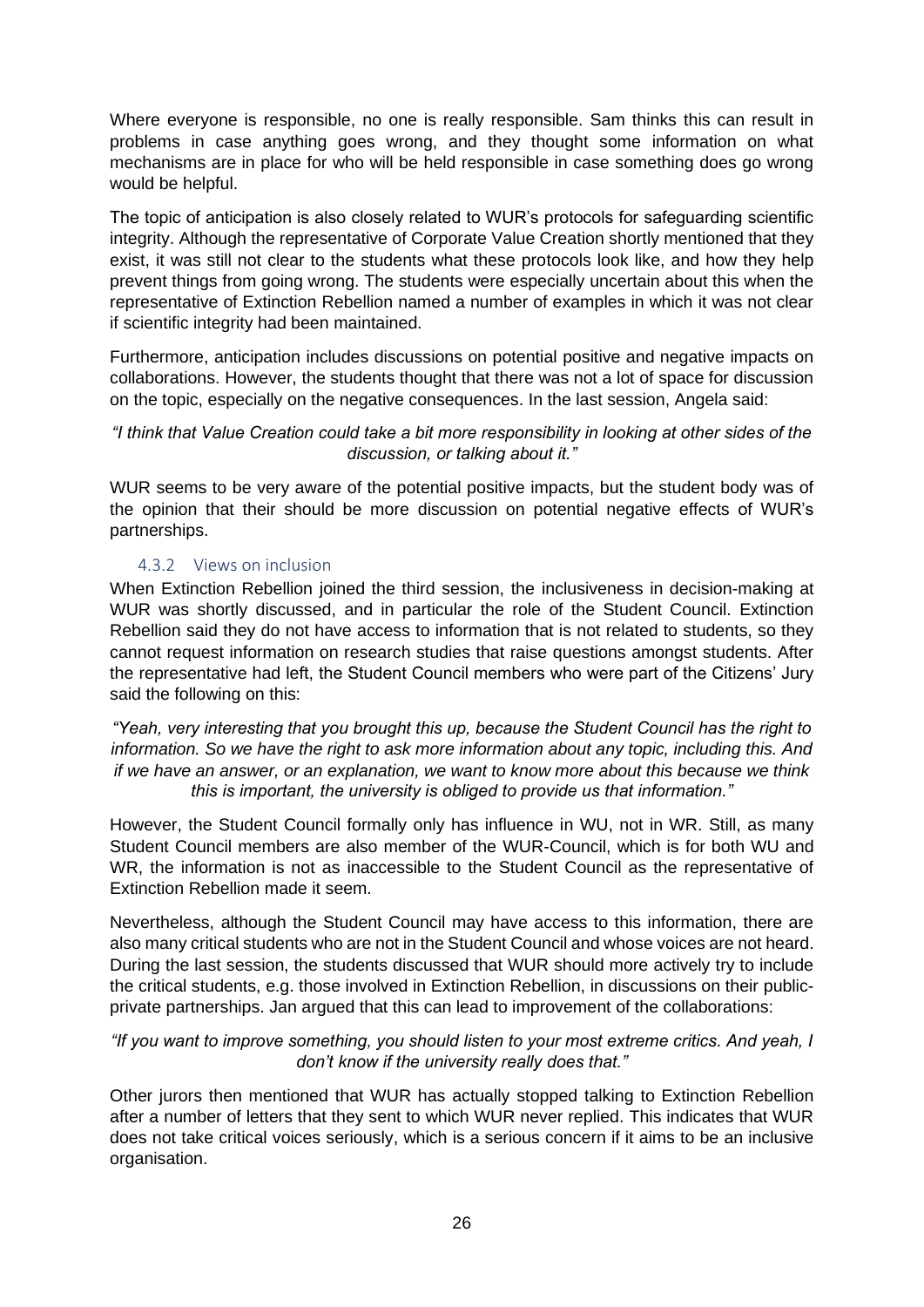#### 4.3.3 Views on reflexivity

<span id="page-26-0"></span>After Corporate Value Creation had joined the session, the jurors were taken aback by their lack of reflexivity. One of the points on which they missed reflexivity was WUR's reputation. When looking back on how the students had experienced their discussion with Corporate Value Creation during the last session, Sam entered "narrow-sighted" into the world cloud, with the following explanation:

*"Well, yeah, for me it seemed that they had this really idealistic point of view of what it should look like, but not really invested in what it does look like to the outside people to us, like, what this relationship looks like, that there have been problems. They were like no, everything is fine. We have, like, a system and everything."*

They feared that to the outside world it seems that WUR's reputation is influenced by the reputations of the companies that they collaborate with, and that to the outside world it seems that WUR is just carrying out the wishes of the private sector, rather than following their own moral compass. They also feared that this reputation might influence the way that they will be perceived on the labour market after graduating from Wageningen University. They thought it is important that WUR is mindful of their image, and how this can influence the people connected to the organisation.

Another problem related to reflexivity was pointed out by the representative of the Time-Travelling Milkman, who stated that funding relations with the private sector inhibit the innovation cycle. This is conflicting with the role of universities to transfer knowledge for the benefit of society, as stated in the Higher Education and Research Act (*Wet op het hoger onderwijs en wetenschappelijk onderzoek*, 2022). As an example of how knowledge transfer can be inhibited, the representative of the Time-Travelling Milkman mentioned the research at WUR related to the topic of interest of their company, oleosomes. The scientific director of the Time-Travelling Milkman is involved in this research. She says the following about this:

#### *"He's doing a lot of research together with his students on this subject. But because all the research is funded from different directions, he can't just give that knowledge to like directly, when it's not published yet, to us."*

Naturally, this means that innovations cannot take place as quickly. The representative also pointed out that patents on certain innovations make it difficult for start-ups like themselves to work on product development. During the last session, in which the advice for WUR was created, Jan pointed out how he would like to see it:

*"For me, this Time-Travelling Milkman, with the eye on this research, which is developed in people's masters, PhDs, kind of kept within some contracts and stuff. So get it out, to start, to just start, start-ups as the Time-Travelling Milkman. That is, I think, really important."*

The other jurors agreed that ownership of knowledge inhibits the transfer of knowledge, and that knowledge should be more publicly available, as scientific research should be for the public interest. However, it was not discussed in detail how this system of patents should change. Nonetheless, it seems important that WUR reflects on how their role of knowledge transfer for societal benefit can be protected in collaborations with the private sector.

Openness to other frames is another important aspect of reflexivity. The students thought this was very limiting in the case of WUR. This was in particular a frustration for Jan, who mentioned:

*"It's always the same narrative that's always used, like, we need to work together and then we can create a higher value. And that was a lot what WUR used."*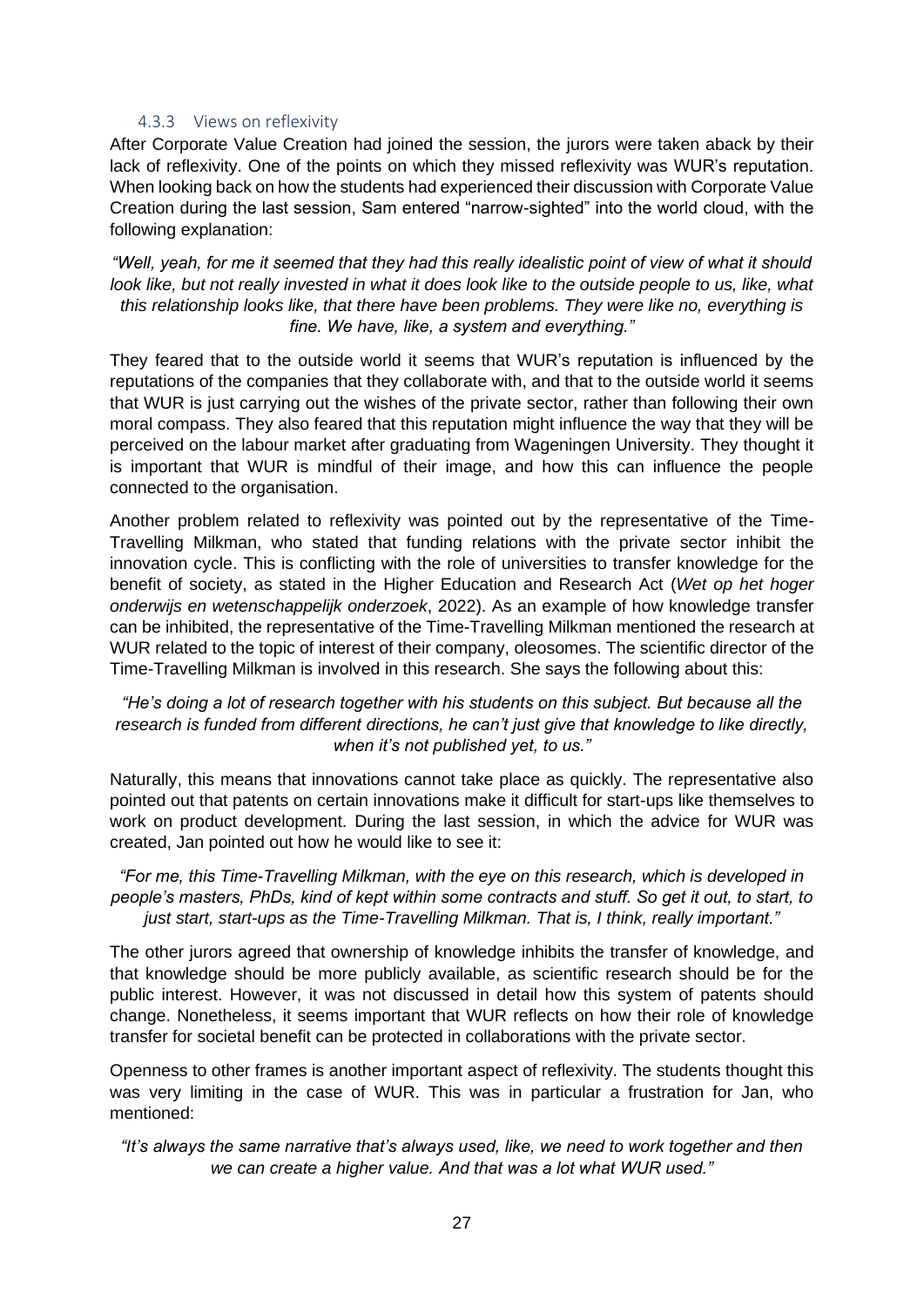He found it refreshing to hear a different narrative when Extinction Rebellion joined the session, as he was a bit tired of always hearing the same story of WUR. In the Citizens' Jury, it was mentioned several times that WUR seems a bit stuck in their own frame. The student body was of the opinion that WUR should try to be more open to other frames.

#### 4.3.4 Views on responsiveness

<span id="page-27-0"></span>The topic of responsiveness was shortly discussed at the end of the third session, after the representatives of Corporate Value Creation and Extinction Rebellion had left. The examples that were mentioned by Extinction Rebellion made Sam wonder:

#### *"When those problems actually arise, what does the university do about them? Like, how do they handle it publicly, and also within the research?"*

This is something that the representative of Corporate Value Creation did not disclose any information about.

#### 4.4 Students' views on the Citizens' Jury

<span id="page-27-1"></span>In this section, the evaluation of the process and the methodology by the jurors is described. This evaluation took place at the end of the last session to assess its suitability for the use of policy creation at WUR. Some elements of this evaluation by the students might also be overlapping with the discussion, in which a reflection on the methodology is also included.

As the aim of this research was that students could share their honest views on collaboration between WUR in the private sector, some ground rules were created by the facilitator to create a safe space. In the first session, these ground rules were explained, in which it was stressed that the Citizens' Jury is an open and free space in which all participants can freely speak their mind. During the evaluation, Sam said the following on this:

*"I expected to, expected it to be way more stiff, way more formal. And to be kind of, a bit more restricted. Like not, I didn't expect to be able to voice out everything that I have in mind."*

The other jurors also mentioned that they really appreciated the open discussions, in which everybody could safely voice their own opinion.

The facilitator also tried to create a certain degree of autonomy for the participants of the Citizens' Jury. During the first session, the jurors were asked by the facilitator to think of what expert witnesses they wanted to invite. In the evaluation, the students said that they appreciated this freedom of making some choices themselves. The jurors were also asked to develop questions for Corporate Value Creation, the expert witness that was supposed to be joining the next session. Those questions were used as a basis for the questions for the other stakeholders as well.

As the first two session were online, this sometimes resulted in some online issues. Also, it took away the option for the jurors of having informal chats with each other in between. Jan said the following on this:

#### *"Like a bit more maybe informal sessions in between, or that you can a bit, like, connect with some people to make it a bit fluent, and maybe some other person shares a bit your view."*

Another point that came up during the evaluation in the last session was the it is a rather timeconsuming process. Nevertheless, the jurors also said they would have liked to have more time for including stakeholders with a different point narrative. Sam acknowledged that it is challenging to find a balance here: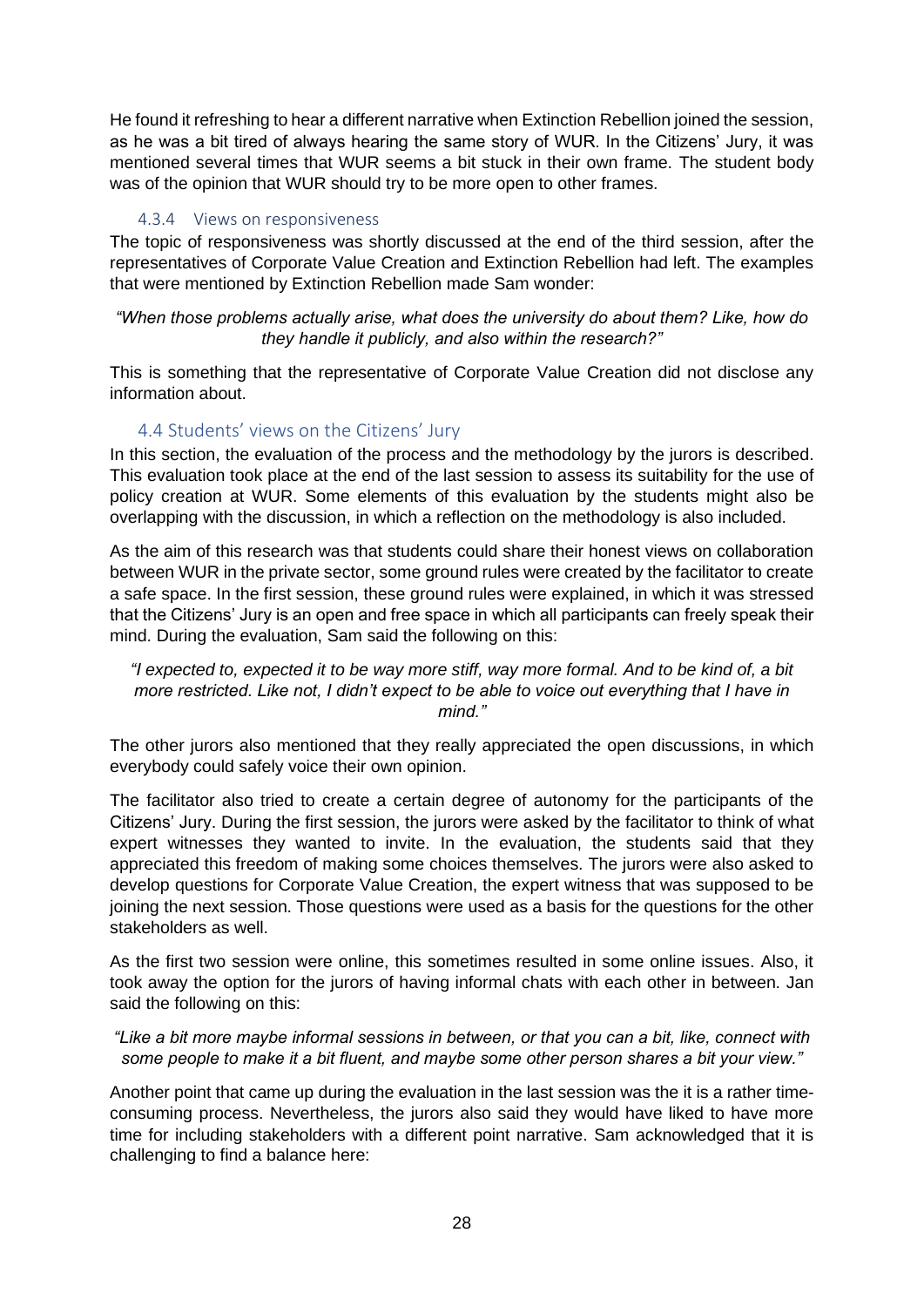#### *"It would have been nice to have some more people, but also like, it is time consuming. And also, like, we bind other people coming to this thing. So yeah, it makes sense that it might not be perfect. Like as a result."*

The dependency on who wants to come voluntarily was pointed out for the expert witnesses, but also for the students who participated. Recruitment proved challenging. Still, the students thought there was a nice mix of backgrounds of the participants.

Lastly, the students also thought the methodology of the Citizens' Jury, with expert witnesses to share their views and experiences, was very helpful for creating an advice for WUR.

#### 4.5 Summary of the results

<span id="page-28-0"></span>In this chapter, the recommendations of the students in the Citizens' Jury were described, followed by an analysis of the discussions and negotiations which resulted in those recommendations. The students thought WUR should pay more attention to transparency on their collaborations, and create more spaces for evaluation and reflection at WUR, in which also the critical voices are included. Then, the RRI framework was used in the Citizens' Jury to assess WUR's behaviour with regard to collaborations with the private sector, and to help point out obstacles that are currently restricting WUR from collaborating responsibly. Lastly, the evaluation by the students of the Citizens' Jury process and methodology were described. The experiences of the students were mostly positive.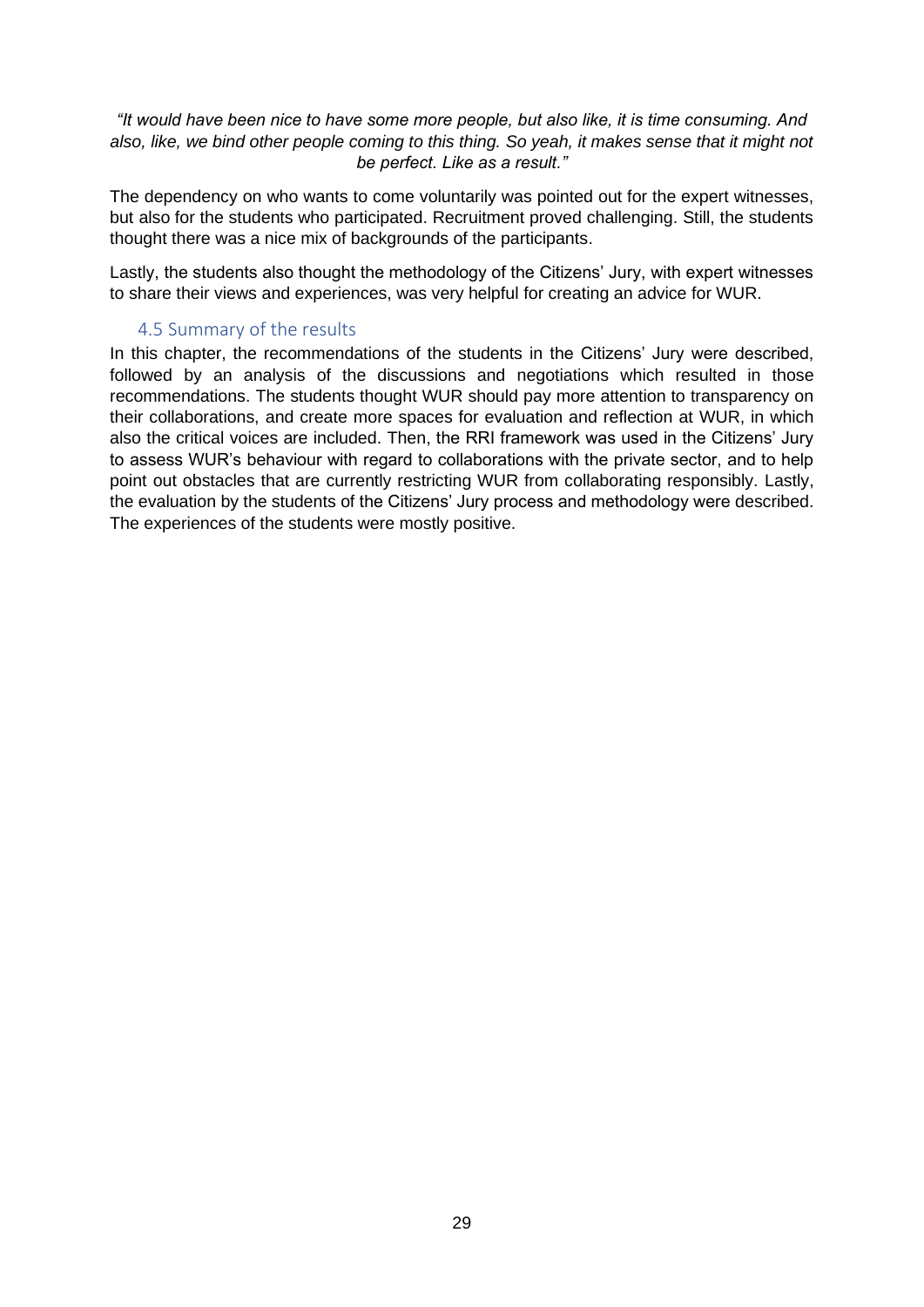#### <span id="page-29-0"></span>5. Discussion

In this qualitative study, the use of a Citizens' Jury of students at WUR for the creation of a policy on WUR's public-private partnerships was investigated. The methodology was feasible and proved to be helpful for including students' perspectives in discussions on this topic.

#### 5.1 What the outcomes of the Citizens' Jury mean for WUR

<span id="page-29-1"></span>One of the most interesting outcomes was that all students seemed to agree that there should be more space for discussions with critical voices. Although the students did not entirely agree with the story of Extinction Rebellion, and actually thought they had the least convincing story, students still thought that it is important that their concerns are taken seriously.

Being open to critical voices also relates to reflexivity of WUR, as being reflexive also means "being mindful that a particular framing of an issue may not be universally held" (Stilgoe et al., 2013, p.1571). The frame of WUR that is currently being held is that of "solving global challenges together". However, in this frame, there is also the risk that the frame of the university is bending towards that of the private sector, which would be a plausible consequence of close collaboration. As a result, WUR could compromise on their own values, in favour of the private sector, without realising it themselves. The jurors pointed out that the corporate staff of WUR does not seem to realise that there may be risks of collaborating with the private sector, and seems so stuck in this frame that they are blind to the downsides of collaborations. This perception of the students becomes clear in the results.

The wicked problems that WUR is dealing with have numerous different solutions, which all have their own consequences. When trying to help solve a global challenge, the students remarked that WUR does not seem to understand that there are also solutions outside their own frame. Extinction Rebellion, for example, has an entirely different way of looking at the wicked issues that WUR is working on. In order for WUR to become a more responsible organisation, the jurors thought they should be mindful of these other frames, and explore the solutions that may be found in them.

Next to reflexivity, active listening to critical voices can also help WUR in becoming more responsible through the other three dimensions. It can make WUR more anticipatory, as they already take potential negative effects into consideration. It also leads to more inclusion, as students with low power and high interest are also included. Lastly, it can also lead to more responsiveness, as critics usually have a number of suggestions for different directions that WUR could take when new knowledge or insights emerge. One could also argue that the lack of responsiveness from WUR on the examples in which problems arose, leads to more criticisms on these collaborations. Thus, proper implementation of the fourth recommendation, "active listening to the critical voices and creating spaces for dialogue with them", can help WUR in becoming a more responsible organisation, and having more responsible collaborations. The other recommendations can contribute to making these dialogues more fruitful. Suggestions for how to implement this can be found in the recommendations chapter.

In the Citizens' Jury there was also a discussion on WUR's reputation. Especially the ties between Louise Fresco and Syngenta are something that influences how WUR is perceived by the public, and WUR should be aware that this makes them appear a less neutral organisation. However, this discussion might soon take a different turn, as Sjoukje Heimovaara will follow up Louise Fresco as chair of the Executive Board of WUR in July 2022. She is currently working as chair of the Agrotechnology & Food Sciences Group and has less close ties with the private sector than Louise Fresco.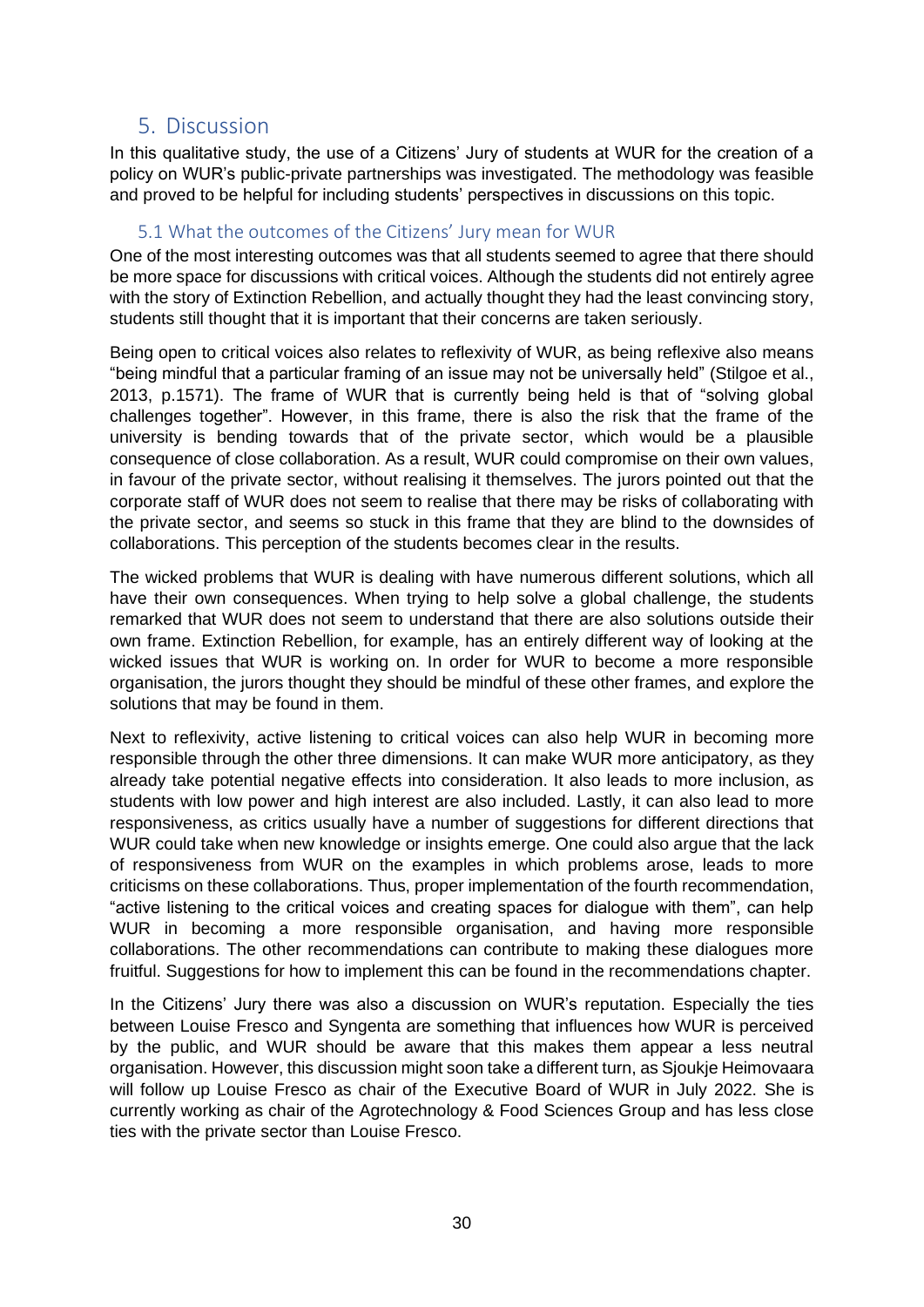Another topic that was elaborately discussed was the communication of WUR to its students and to the outside world. The students pointed out that WUR should be far more transparent on what the collaborations with the private sector entail.

Although transparency or openness is not part of the RRI framework, it does seem an important aspect of being a responsible organisation. Burget, Bardone and Pedaste (2017) argue that transparency can be grouped under the dimension responsiveness. However, Forsberg *et al.* (2015) mention that this dimension is underdeveloped in the RRI framework. Richard Owen, who co-created the RRI framework, admits that openness and transparency could indeed be added to the framework's dimensions, "even though the language of opening up has been a prevalent theme throughout" (Owen, 2014, p.116).

Wageningen Dialogues can play a key role in addressing topics of transparency and communication. This has the potential to become the ideal platform for discussions on such topics, which can enhance the transparency of the organisation and can help WUR with understanding what students and other stakeholders would like to know more about.

Another discussion that took place was on the role of scientific research. Students expressed their doubts about whether ties with the private sector actually lead to "science for society", which is how Corporate Value Creation often frames it. To the students, it seemed to shift the attention away from research that does not immediately lead to financial profit. This is similar to other criticisms on commodification. This is another topic that WUR should be more mindful of. More transparency on their motivations for collaborations can help the public in better understanding them. Reflection on how they are creating knowledge for the public good can also be helpful in this discussion.

#### 5.2 Reflection on the methodology

<span id="page-30-0"></span>The methodology of the Citizens' Jury seemed appropriate for addressing the issue of collaboration between WUR and the private sector. In this section, the strengths and weaknesses of the use of this methodology in this study will be addressed.

Unfortunately, before this study started, the regulations for the COVID-19 pandemic made it impossible to recruit participants offline, in addition to the online recruitment. Nevertheless, there was still a nice and diverse group of students that had been recruited online, who were interested in this topic for various reasons. Some were interested because of an experience they had with a company, others had heard stories about collaborations with the private sector which had triggered their attention.

As mentioned in the methodology section, the group of students that participated in the study was quite a nice mix of gender, study programme etc. However, the group was slightly too small for a Citizens' Jury. The recommended size of Citizens' Juries is 12-24 members (involve.org.uk, no date), whereas this group consisted of only ten students. Moreover, participants are usually recruited using stratified random sampling. Unfortunately this was not possible for this research, as there was not enough time and budget available. There was also no budget available from the chair group for an honorarium for the participants. This caused some difficulties in recruitment, as this is usually a good incentive for students to participate in research studies.

Onsite meetings at WUR were preferred over online meetings, as interaction between participants in an online environment is more difficult to achieve. Sadly, because of the COVID-19 regulations, it was not possible to hold all five meetings onsite at WUR. The first two meetings were held in Microsoft Teams, which had several disadvantages. First, there were some online issues sometimes, e.g. when participants had Wi-Fi problems. Also, there were less opportunities for students to interact in an informal setting. Moments where the students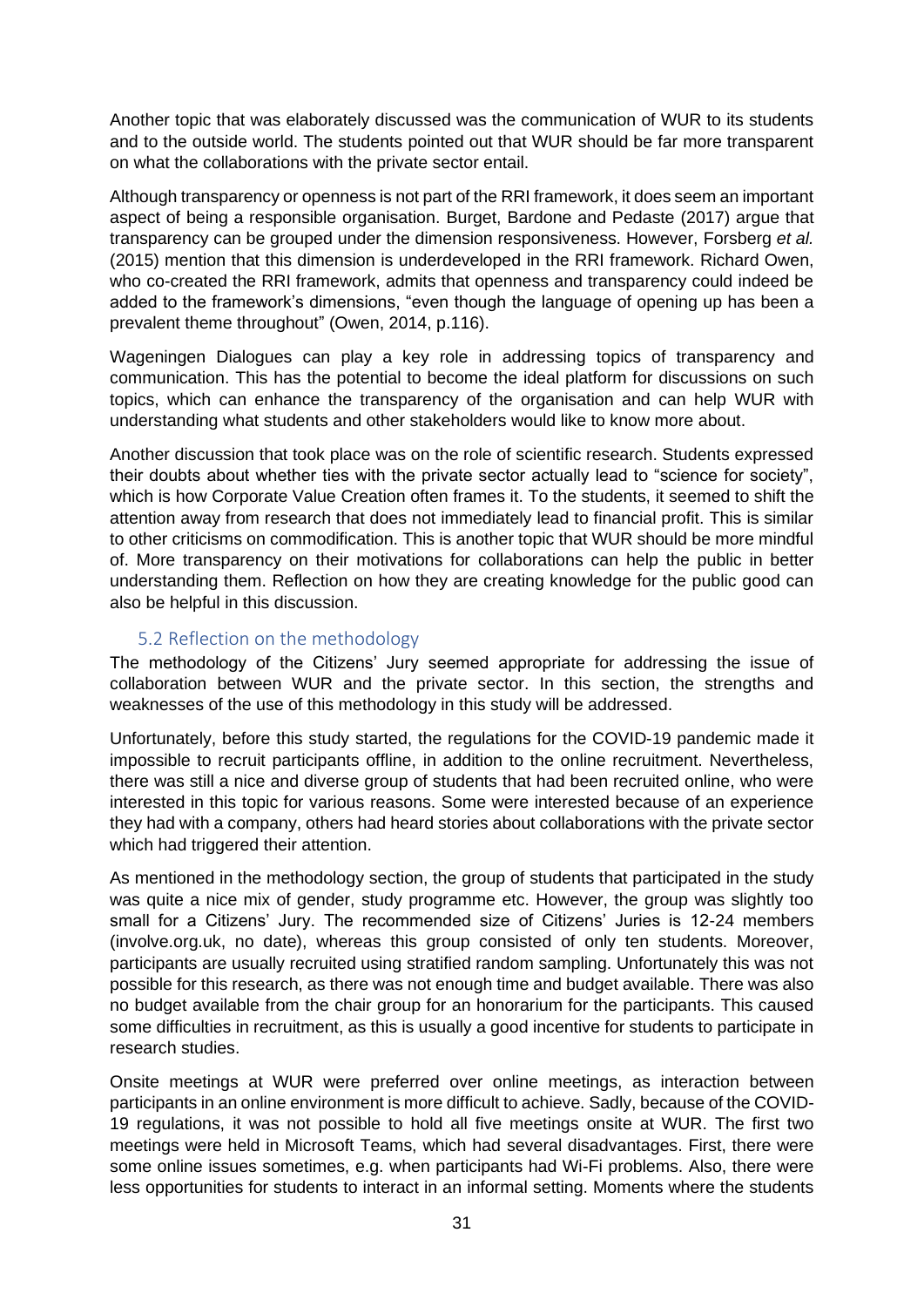have a chat over a cup of coffee together can be very valuable for exchanging perspectives too. Fortunately, everyone seemed used to interacting in the online environment after almost two years of working from home, so it did not cause a lot of trouble with interactions during the sessions itself.

The participants of this study thought that half an hour of discussion with an expert witness was sometimes a bit short. This was also confirmed by some of the expert witnesses. It takes some time for the jurors and expert witness to learn to speak the other's language, so more time to exchange perspectives with the expert witnesses might be helpful for future use of the Citizens' Jury.

This research study was performed using only a thematic analysis of the transcripts. There was no methodological triangulation used in this study due to time limitations. This can be considered a weakness of this study.

Still, the Citizens' Jury was a helpful methodology for this issue. The students experienced the Citizens' Jury as a safe space, where they could freely speak their mind. There was room for contrasting opinions, and for discussions on those. Moreover, the jurors could choose themselves which expert witnesses they wanted to invite, so the process was not entirely set up by the researcher. The students also felt that they learnt something about the collaborations with the private sector during the process, which they appreciated. Furthermore, the perspectives of WUR students on collaborations with the private sector were very diverse at the beginning, but they started to better understand each other's views as they learnt more on the topic together. Finally, at the end of the process, an advice was created that all jurors seemed to be content with. For those reasons, it can be concluded that the Citizens' Jury was a suitable methodology for the development of advice for WUR.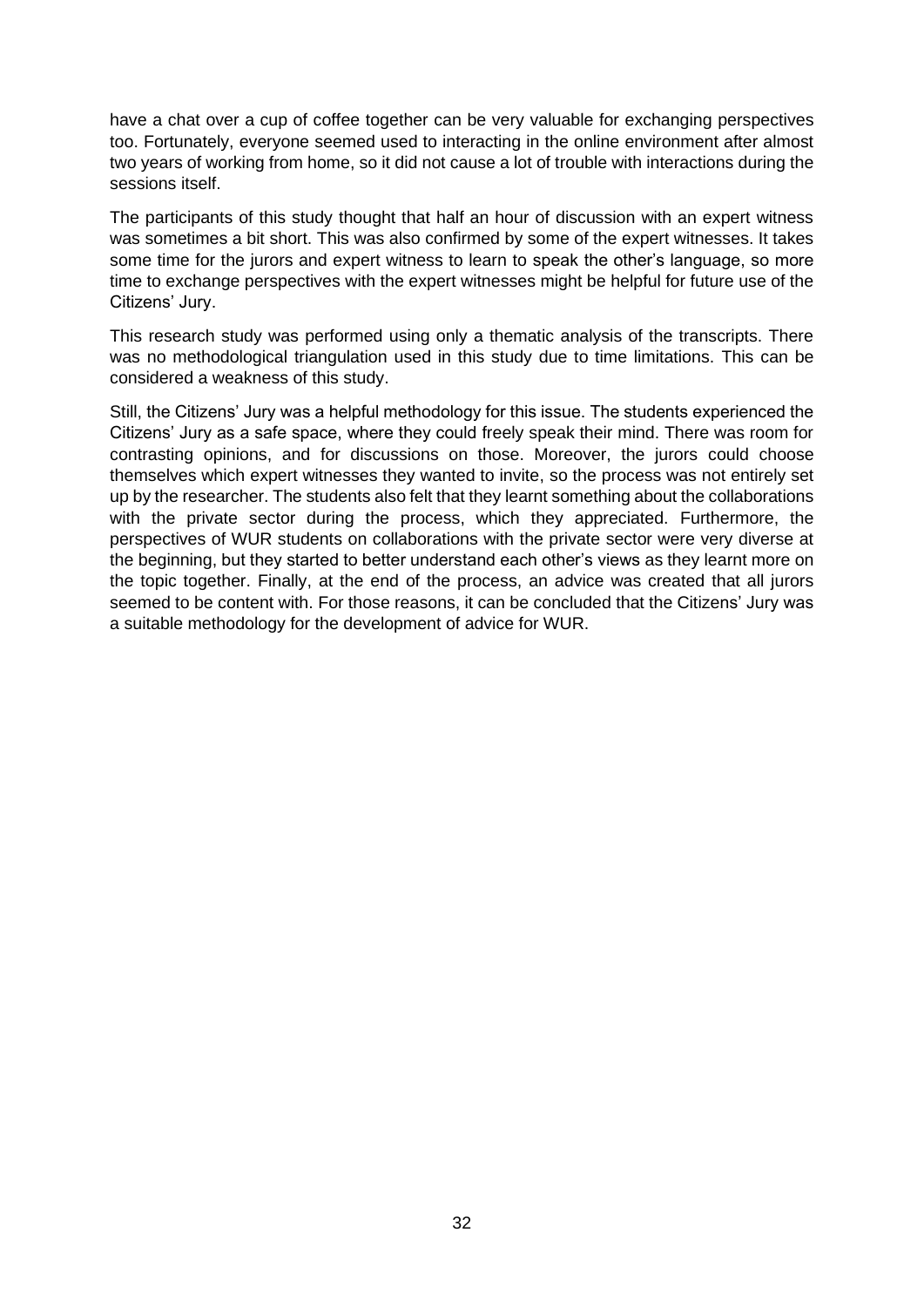#### <span id="page-32-0"></span>6. Conclusion

This research study has looked into the suitability of the Citizens' Jury for creating an advice for WUR on what students think WUR should consider regarding collaborations with the private sector. The Citizens' Jury methodology was suitable, and the students appreciated that they learnt more about the topic during the process, which helped them in formulating good advice for WUR.

The Citizens' Jury created an advice report in which they gave advice on four topics. On these topics, six KPIs were formulated. The main points that came out of the Citizens' Jury were transparency on collaborations and active listening to criticism on collaborations. The students were also open to see the good sides that collaborations may have, but felt there was still room for improvement. The students thought that the six KPIs that were formulated by the Citizens' Jury can help WUR towards more responsible collaborations.

Under these conditions, collaboration with the private sector can indeed be valuable, and can contribute to combatting issues like climate change, which can in the end lead to a more sustainable future.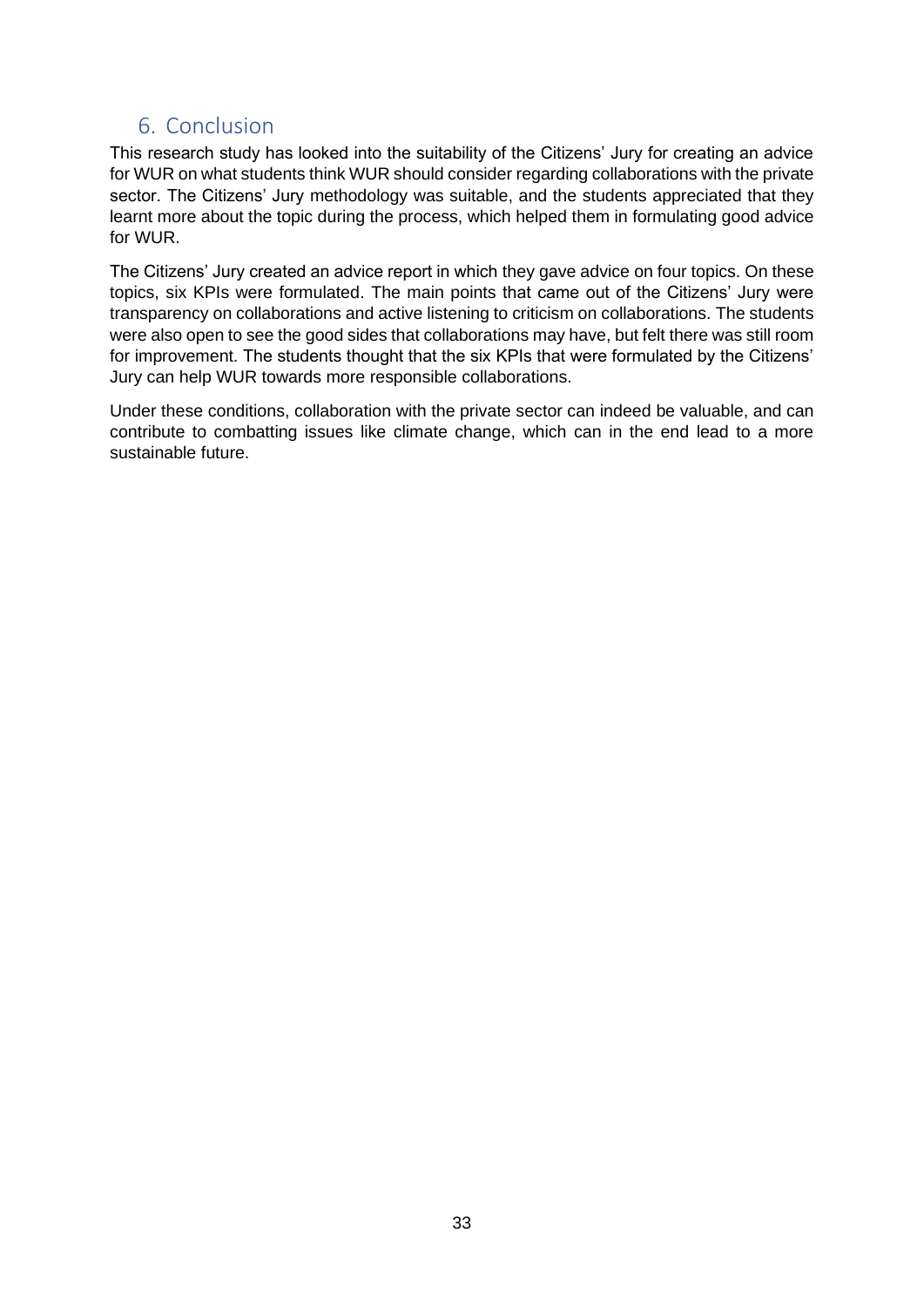#### <span id="page-33-0"></span>7. Recommendations

As in this study the Citizens' Jury has shown to be a suitable methodology for the development of advice for WUR, it would be interesting to see if this can be applied for other policy-related topics as well. There are some points, however, that need to be given extra attention when organising a Citizens' Jury for policy processes at WUR in the future.

It is important to note that the successfulness of the Citizens' Jury is very dependent on the expert witnesses' interest in the topic and their availability. Some great planning skills and facilitation are required for this. The expert witnesses should be contacted at an early stage to make sure that an alternative option can be found in case they cannot come. Also, it is important that there is sufficient diversity of opinion among the expert witnesses, as all relevant perspectives should be discussed in the Citizens' Jury to get a complete picture of the issue at hand. It is also recommended to make use of a stratified random sampling strategy for future use of the Citizens' Jury methodology. This creates a more reliable sample of the population. Moreover, a small honorarium for the participants can also be helpful for recruitment.

Based on the outcomes of this Citizens' Jury, six KPIs were formulated. Here, a few suggestions will be given on how these can be implemented.

The department Corporate Value Creation could take up the recommendations regarding transparency on collaborations by making someone responsible for ensuring that all information on the criteria and motivations for collaborations, the process for setting up collaborations, and who are involved in collaborations, is clearly visible. This information can be presented on WUR's website. This also means that all decentralised collaborations in chair groups will have to be communicated towards one central point, which will create a clearer overview for the university itself. The past few months the need for such an overview has grown stronger, as this can also be helpful for when certain geopolitical situations emerge in which one might not want to collaborate with researchers or research institutions from a certain country anymore. Another suggestion that might be very helpful for better coordination of collaborations at WUR, is a general code of conduct for collaborations. This can be developed by Corporate Value Creation and should be approved by the WUR-Council before introduction as a feasibility check. This code of conduct should also be presented on the website with information on WUR's collaborations.

To make sure that students are also informed of collaborations, it is important to look for the right ways to reach them. This could also become the responsibility of Corporate Value Creation, but the Corporate Communications & Marketing department and the Student Council might have helpful experience with this topic.

Moreover, to create more spaces for internal reflection at WUR, a Citizens' Jury should be established annually by Corporate Value Creation and/or the WUR-Council, in which researchers, corporate staff members and students of WUR are included. This Citizens' Jury should be moderated by an experienced facilitator who can make sure that the group is a safe space in which all voices are taken seriously and given equal attention. This group can create an advice on WUR's partnerships, like this Citizens' Jury has done.

Active listening to critical voices seems a perfect job for Wageningen Dialogues, the department of WUR that is aimed at bringing different voices together and have them go into dialogue. An annual dialogue on collaboration between WUR and the private sector can be the perfect opportunity to include critical voices. During this dialogue, the advice of the Citizens' Jury can also be presented, which can be a good starting point for discussions.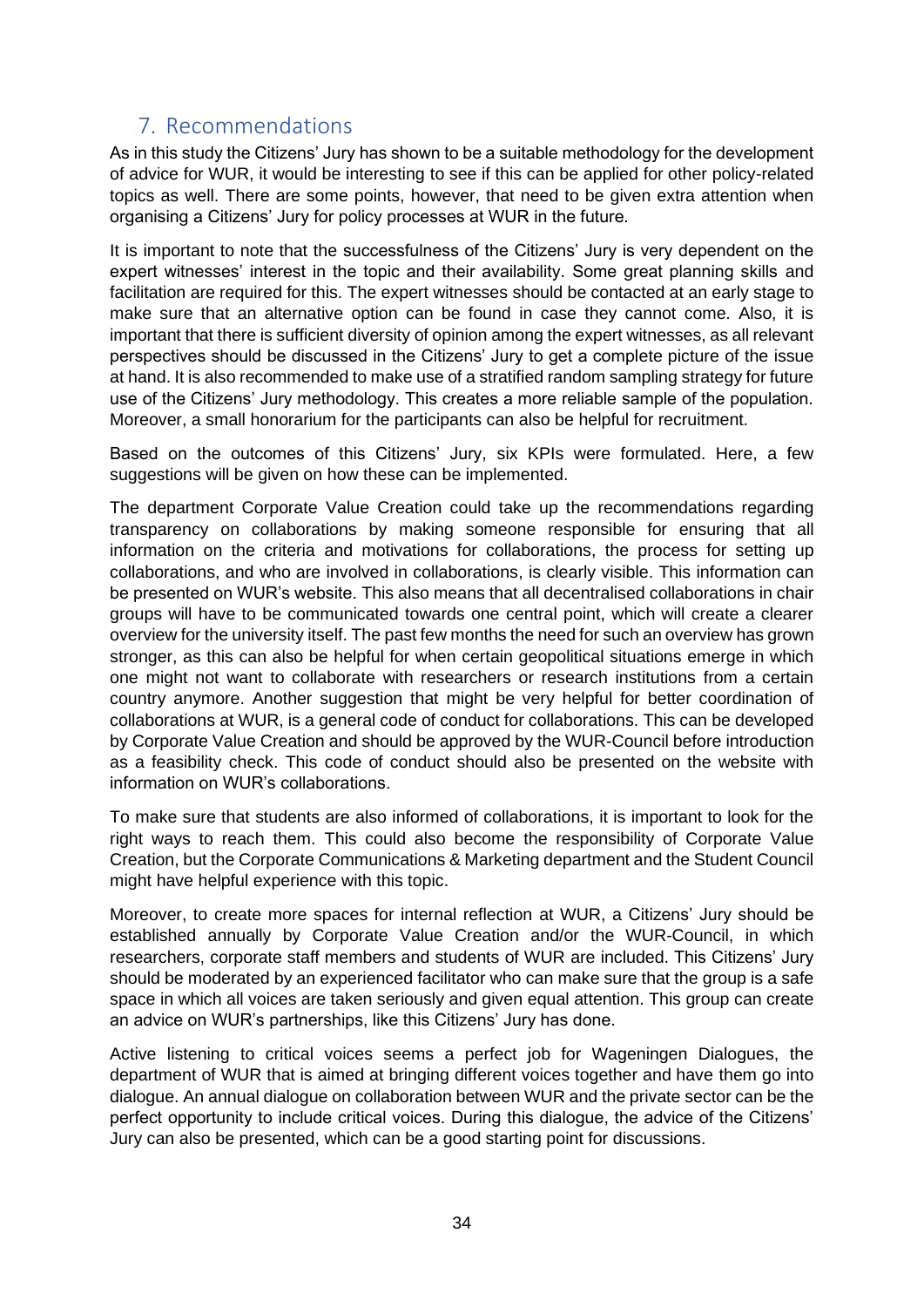#### <span id="page-34-0"></span>References

Aarts, N. and Woerkum, C. M. J. van (2006) 'Frame Construction in Interaction', *Multi-Organisational Partnerships, Alliances and Networks. Engagement., 12th MOPAN International Conference, Pontypridd, UK, 22-24 June 2006.*, pp. 228–237. Available at: http://library.wur.nl/WebQuery/wurpubs/353337.

ASEED (2021) *Stop the Corporate Agenda*. Available at: https://aseed.net/wp/wpcontent/uploads/2021/05/wur-narrative-booklet-.pdf.

Braun, V. and Clarke, V. (2006) 'Using thematic analysis in psychology', *Qualitative Research in Psychology*, 3(2), pp. 77–101. doi: 10.1191/1478088706qp063oa.

Burget, M., Bardone, E. and Pedaste, M. (2017) 'Definitions and Conceptual Dimensions of Responsible Research and Innovation: A Literature Review', *Science and Engineering Ethics*. doi: 10.1007/s11948-016-9782-1.

'Cambridge Academic Content Dictionary' (2017). Cambridge University Press.

Center for New Democratic Processes (no date) *How We Work | Citizens Juries*. Available at: https://www.cndp.us/about-us/how-we-work/.

Van Dijck, J. and Saarloos, W. (2017) *The Dutch Polder Model in science and research*, *The Dutch Polder Model in science and research*. Amsterdam: Royal Netherlands Academy of Arts and Sciences. doi: 10.5117/9789462988163.

Erken, H., van Es, F. and van Harn, E. J. (2022) *Nut en noodzaak van (publieke) kennisinvesteringen*. Available at: https://economie.rabobank.com/publicaties/2021/november/nut-en-noodzaak-van-publiekekennisinvesteringen/.

European Students Union (2005) '2005 Policy Paper "Commodification of Education"', pp. 1– 5. Available at: https://www.esu-online.org/?policy=2005-policy-paper-commodification-ofeducation#:~:text=The Concept of Commodification of,of knowledge and cultural capital.

Ford, J. D. (1999) 'Organizational change as shifting conversations', *Journal of Organizational Change Management*, 12(6), pp. 480–500. doi: 10.1108/09534819910300855.

Forsberg, E. M. *et al.* (2015) 'Assessment of science and technologies: Advising for and with responsibility', *Technology in Society*. Elsevier Ltd, 42, pp. 21–27. doi: 10.1016/j.techsoc.2014.12.004.

involve.org.uk (no date) *Citizens Jury*. doi: 10.4135/9781412959216.n51.

Kleis, R., Louwerens, T. and Sikkema, A. (2019) 'Commissariaat Fresco omstreden', *Resource*. Available at: https://resource.wur.nl/nl/show/Commissariaat-Frescoomstreden.htm.

de Knegt, S. (2020) *Fundamenteel onderzoek is niet alleen nieuwsgierigheid*, *ScienceGuide*.

Ludwig, D., Macnaghten, P. and Pols, A. (2019) 'Achieving responsibility at Wageningen University & Research', p. 44. Available at: https://doi.org/10.18174/475712.

Ministry of Economic Affairs (2016) 'Topsectors', pp. 1–12. Available at: https://www.topsectoren.nl/binaries/topsectoren/documenten/brochures/2016/02/25/hoe-enwaarom-topsectoren/topsectoren-hoe-waarom-nldse-versie-1-okt15-verkleind.pdf.

van der Molen, F. *et al.* (2018) *Report from National Case Study - The Netherlands*. Available at: https://www.rri-practice.eu/wp-content/uploads/2018/09/RRI-Practice\_National\_Case\_Study\_Report\_NETHERLANDS.pdf.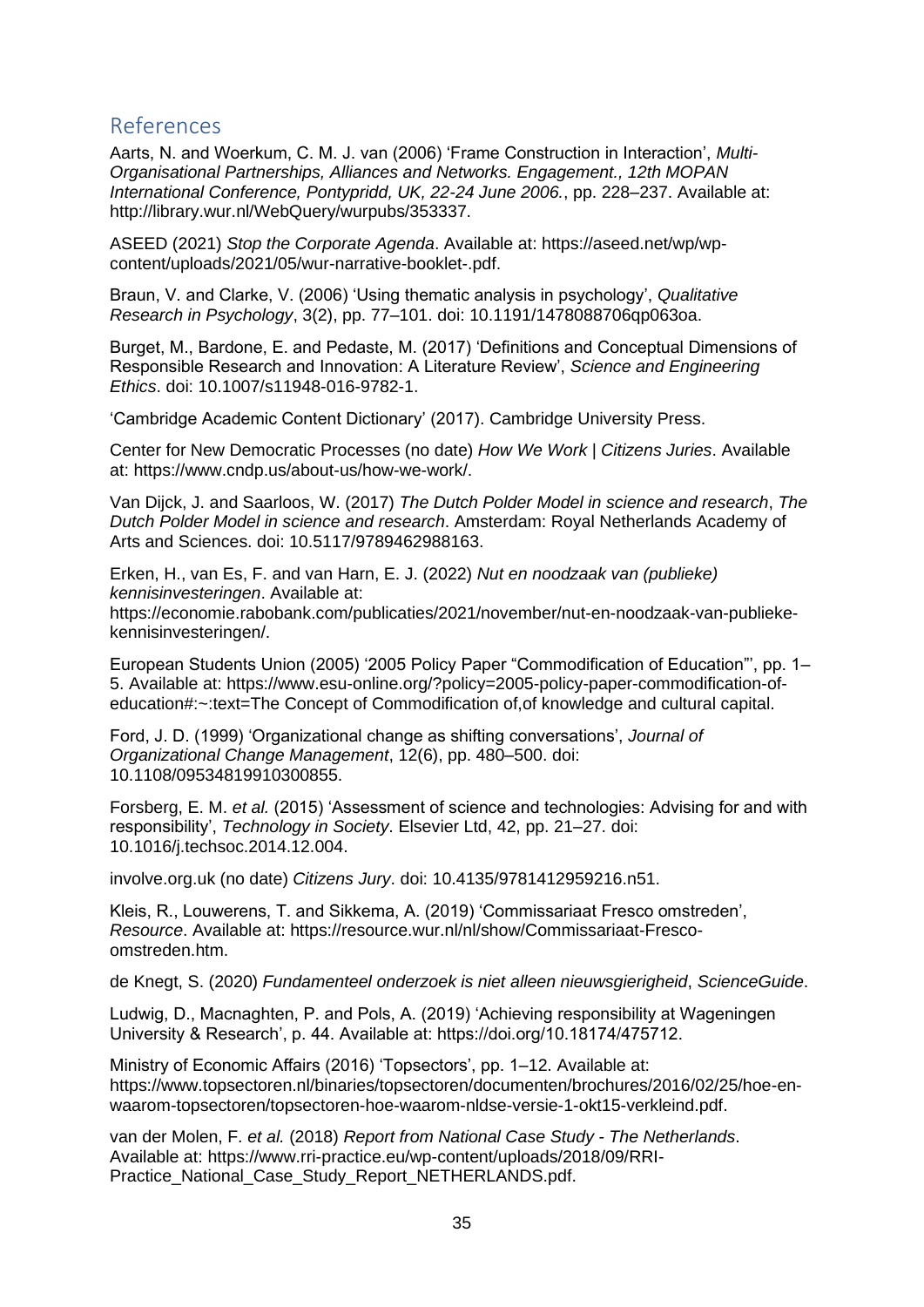Nowell, L. S. *et al.* (2017) 'Thematic Analysis: Striving to Meet the Trustworthiness Criteria', *International Journal of Qualitative Methods*, 16(1). doi: 10.1177/1609406917733847.

Owen, R. (2014) 'The UK Engineering and Physical Sciences Research Council's commitment to a framework for responsible innovation', *Journal of Responsible Innovation*, 1(1), pp. 113–117. doi: 10.1080/23299460.2014.882065.

Owen, R., Macnaghten, P. and Stilgoe, J. (2012) 'Responsible research and innovation: From science in society to science for society, with society', *Science and Public Policy*, 39(6), pp. 751–760. doi: 10.1093/scipol/scs093.

Peters, M. (2019) *Universiteiten, focus meer op het algemeen belang*, *Rathenau Instituut*. Available at: https://www.rathenau.nl/nl/vitale-kennisecosystemen/universiteiten-focus-meerop-het-algemeen-belang.

Rathenau Institute (2021) 'The Dutch knowledge infrastructure'. Available at: https://www.rathenau.nl/en/science-figures/policy-and-structure/infrastructureknowledge/dutch-knowledge-infrastructure-0.

ScienceGuide (2016) 'NWO heeft ramen en deuren opengezet'.

ScienceGuide (2017) 'NWO krijgt grotere rol bij topsectoren'.

Stichting Wageningen Research (2018) 'Management and administration regulations'. doi: 10.1136/bmj.305.6851.454.

Stilgoe, J., Owen, R. and Macnaghten, P. (2013) 'Developing a framework for responsible innovation', *Research Policy*. Elsevier B.V., 42(9), pp. 1568–1580. doi: 10.1016/j.respol.2013.05.008.

Street, J. *et al.* (2014) 'The use of citizens' juries in health policy decision-making: A systematic review', *Social Science and Medicine*. Elsevier Ltd, 109, pp. 1–9. doi: 10.1016/j.socscimed.2014.03.005.

The Jester (2020) 'How to impress that Unilever Hottie!'

The Jester (2021) *Report on private sector collaborations*.

The Jester (no date) *About*.

UNESCO (no date) *Science for Society*. Available at: https://en.unesco.org/themes/sciencesociety#:~:text=Science generates solutions for everyday,most important channels of knowledge.&text=Science%2C technology and innovation must,more equitable and sustainable development.

Wageningen University & Research (2019) *Finding Answers Together - Strategic Plan 2019- 2022*.

Wageningen University & Research (2021a) 'Juridische- en organisatiestructuur Wageningen University & Research', pp. 1–3. Available at: https://www.wur.nl/web/file?uuid=047ceba3 fb4f-4712-ba9f-a410d56b5a0e&owner=497277b7-cdf0-4852-b124- 6b45db364d72&contentid=491780.

Wageningen University & Research (2021b) '"We need companies in order to make an impact in practice''"'.

Wageningen University & Research (no date a) *Facts and Figures*. Available at: https://www.wur.nl/en/wageningen-university/About-Wageningen-University/Facts-andfigures-1.htm.

Wageningen University & Research (no date b) 'Historie van Wageningen University &